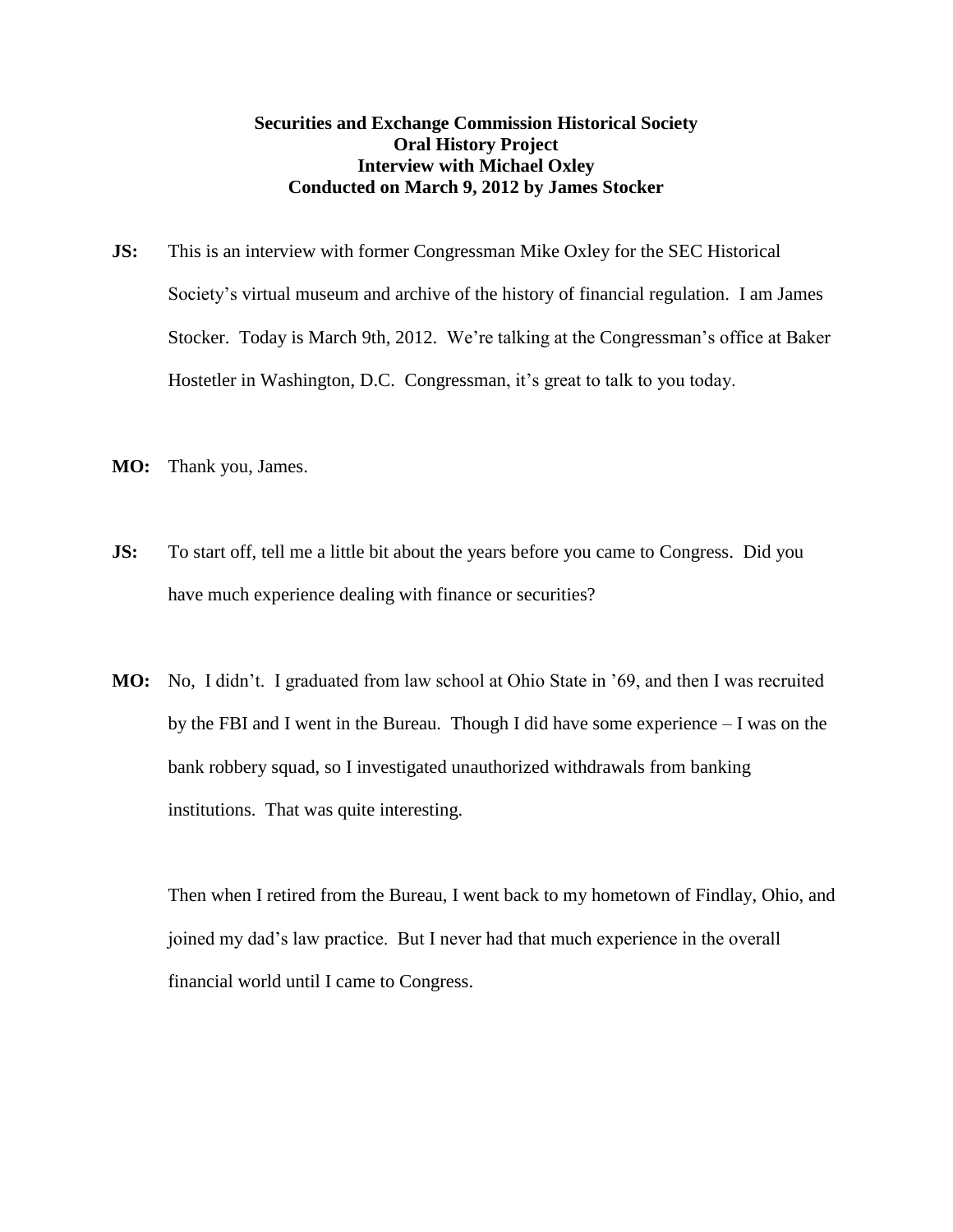- **JS:** At the FBI, did any of your training deal with finance or securities, or did you ever talk about insider trading or anything like that?
- **MO:** Not really. Back in those days, it was pretty much stolen cars, bank robberies, bread-andbutter kind of things – kidnapping – you know, federal laws. Not really much in the way of financial matters. The world has changed dramatically. That was 1969 through '71, so it was a whole different world.
- **JS:** While you were serving in the General Assembly in Ohio, did you deal with issues like finance?
- **MO:** I was on the judiciary committee. We had some issues before us involving state bonding, but not specific to that jurisdiction.
- **JS:** Tell me a little bit about how you came to join the House Committee on Energy and Commerce.
- **MO:** I came in during a special election in 1981. I was number 435 out of 435, so obviously I didn't have much of a choice on my committee. I was put on the Government Operations Committee, which is now called the Government Reform Committee. It was a very indolent committee. I was very frustrated with the committee. As luck would have it, by my second term – there were two senior Republicans on the Energy and Commerce Committee. One was Sam Devine. He had gotten defeated back in the 1980 election, the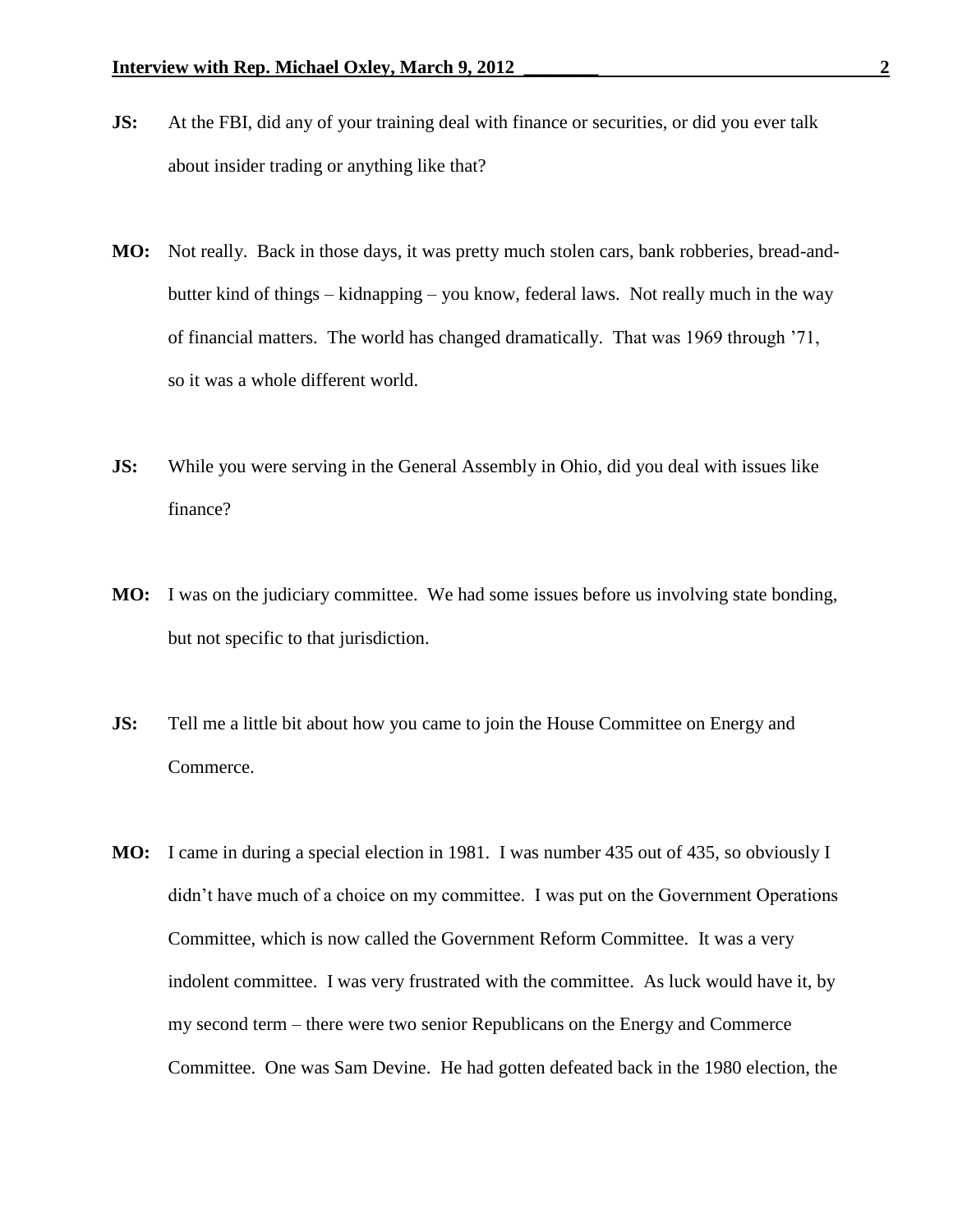only Republican nationwide that lost his seat that year. Then Bud Brown, the remaining Republican on the Energy and Commerce Committee, ran for governor in '82, which opened up what we considered an Ohio seat. I was, at that point, the logical choice to be on the Energy and Commerce Committee.

- **JS:** You were placed right away on the Subcommittee on Telecommunications, Consumer Protection and Finance.
- **MO:** Right. Which was a great subcommittee, probably the best subcommittee in the entire Congress, House or Senate. It was dealing with telecommunications issues, which were exploding back then – because you had the Modified Final Judgment dealing with the breakup of AT&T and Ma Bell. All of those along with securities issues as well. It was an exciting time.
- **JS:** I find that subcommittee's title interesting. So the same subcommittee that is charged with overseeing the nation's phone network is also in charge of financial regulation. Do you think that suggests that there was somewhat less attention being paid to financial regulation at this time?
- **MO:** I think, to some extent. What happened was John Dingell was chairman of the committee, a very acquisitive committee chairman who sought – and got – massive jurisdiction over many areas using the Commerce Clause. That's how that subcommittee came together with the rather disparate jurisdictions.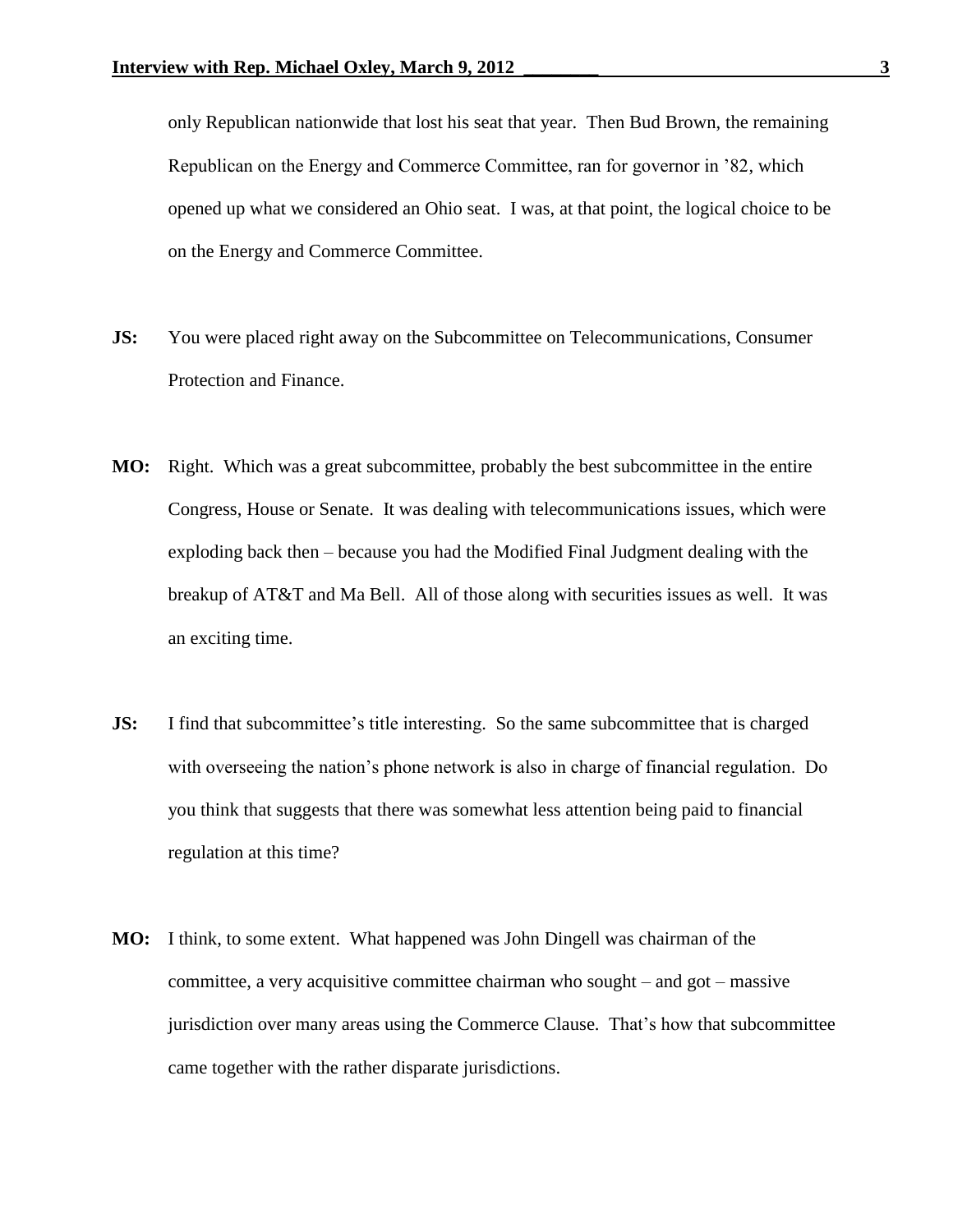- **JS:** Now when you joined the committee, did you know much about the Securities and Exchange Commission?
- **MO:** Not really. I knew who they were. I knew something about it, obviously, from law school. But I didn't know a whole lot about the inner workings of the SEC by any means.
- **JS:** Did you do anything particular to sort of brief yourself on financial issues?
- **MO:** That just kind of evolved. We had numerous hearings. We had various chairmen who were interested in those kind of issues. So I think during the first couple of years on the subcommittee there was a learning curve for me. It was a practical learning experience.
- **JS:** At this time, many different people were concerned about different issues having to do with finance. One of the big issues was takeover tactics, and I think the committee held hearings on the issue.
- **MO:** Yes, and it was interesting because in late '81 after I'd been elected, Mobil announced their hostile takeover of Marathon Oil Company, which is in my hometown, and was the largest employer in Findlay. That was a real baptism by fire, because Mobil presented a serious threat of taking Marathon over and moving all of their offices to New York City from Findlay, which would have had a devastating effect on my hometown and my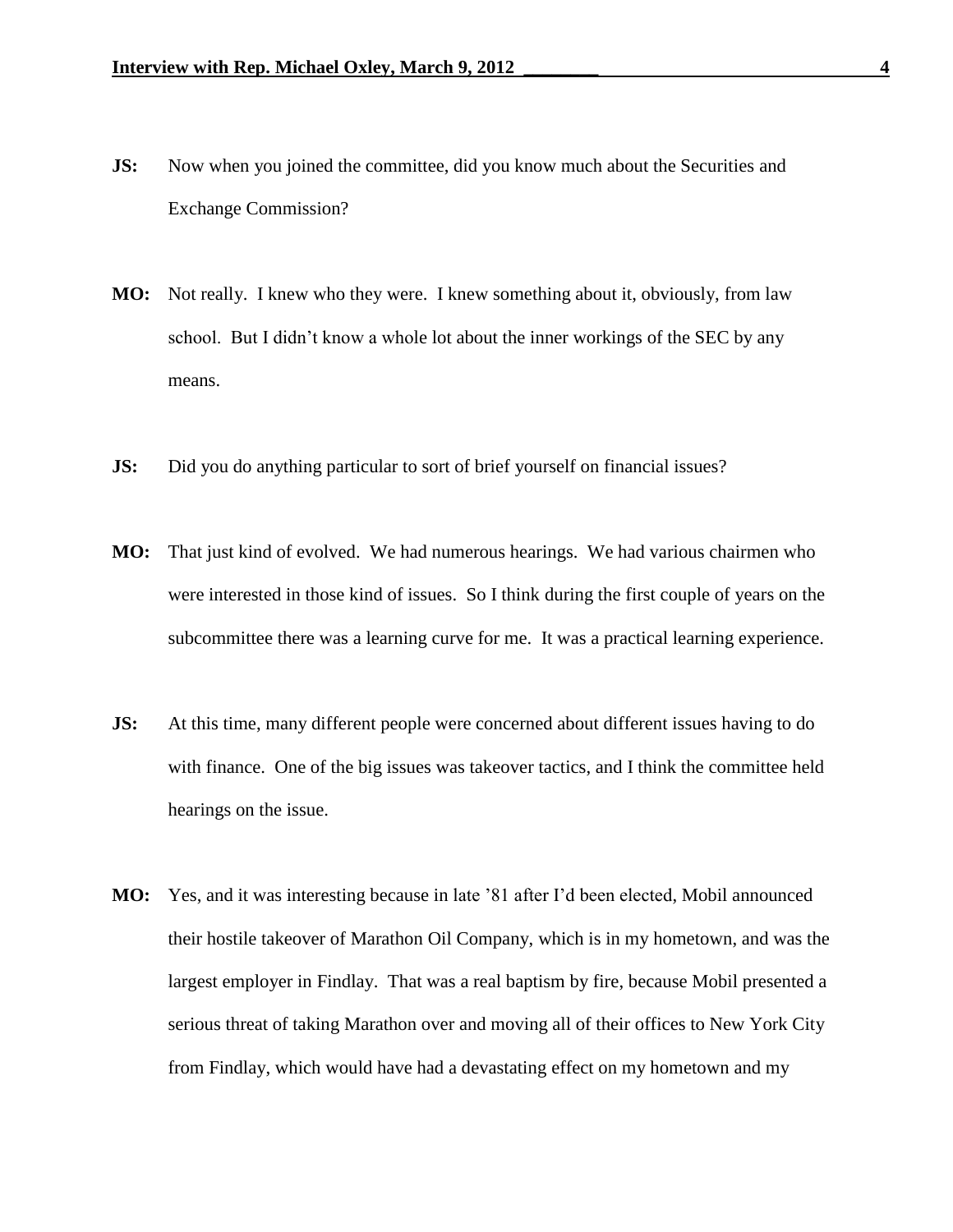district. Here I was in Congress about three months and this whole thing comes out. I learned a lot. We had hearings.

- **JS:** Was this something that you heard about from constituents?
- **MO:** Yes, of course. I mean there were World War III headlines in the *Findlay Courier*, the local newspaper, for a long time. We had one of these "man bites dog" stories where we actually had a rally in support of an oil company. It was a big deal. We were able to fend them off long enough that U.S. Steel came in as a white knight and bought Marathon. Ironically, many years later – they were part of U.S. Steel, then they became a tracking stock, then they went out on their own independently. Now they're a separate entity traded on the New York Stock Exchange. So all's well that ends well. But those were some trying times, particularly for a new member trying to avoid total catastrophe in his hometown.
- **JS:** Now Congress had also begun to take steps towards working on issues like insider trading at this time. In '85 and '86, there were the cases involving Drexel Burnham, and Boesky, Levine, Michael Milken begin to appear. How did these issues look from the perspective of Congress?
- **MO:** This was an affront to everything that we thought was normal. We had a number of hearings. We took a very aggressive stance, not only in the subcommittee but also in the oversight subcommittee that Dingell took a real interest in. That was a front-and-center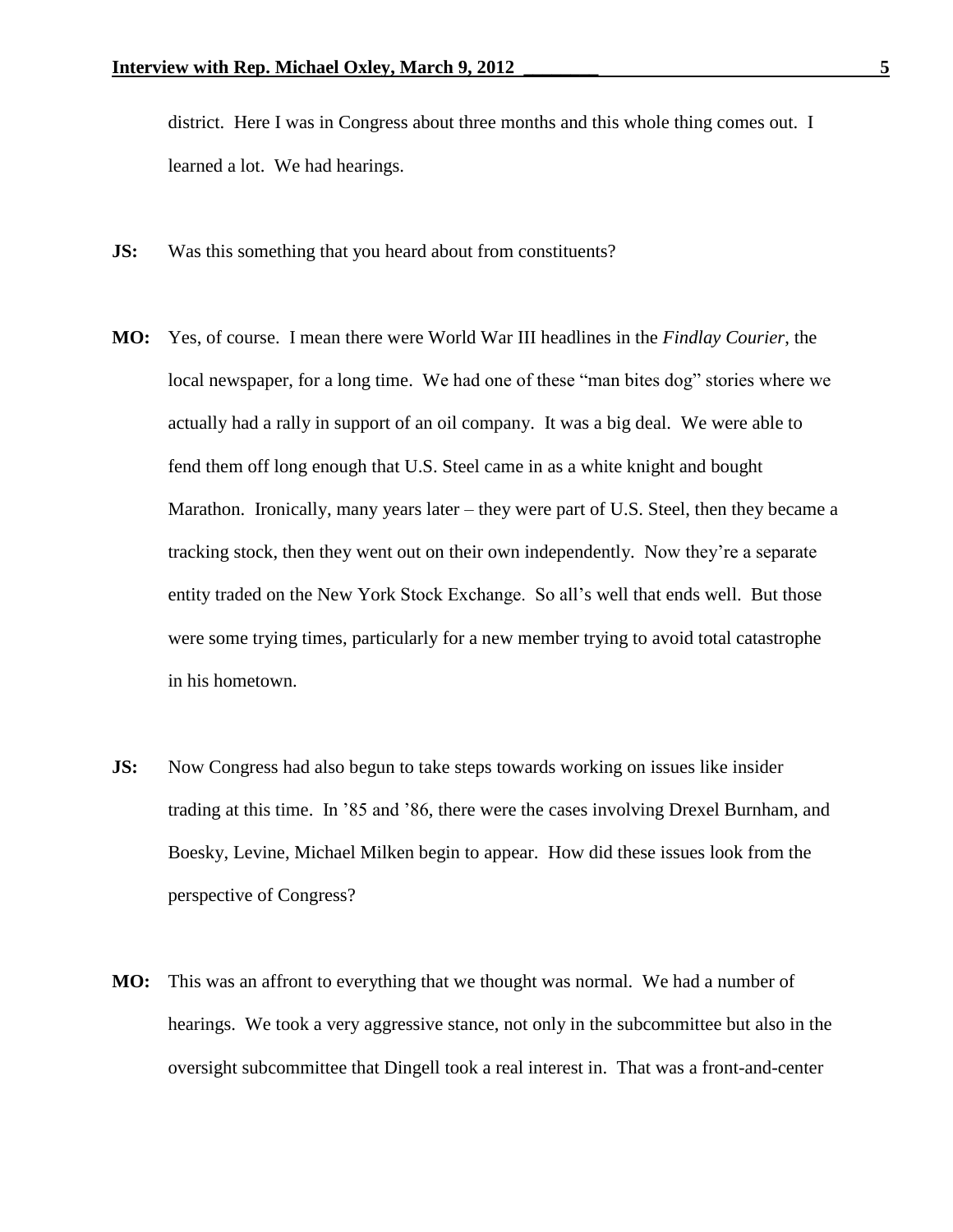issue for the committee for quite some time. I took several trips to New York, and had briefings. I was immersed in those issues, and learned again an awful lot and helped kind of set the stage for some changes in the laws and certainly in the regulatory structure.

- **JS:** There were several laws passed during this period. The first one was in 1984, the Insider Trading Act. Do you recall working on that at all?
- **MO:** I do. I think at the time, Tim Wirth (D-Colorado) was the chairman of the subcommittee. I think Tim did a pretty decent job on handling some of the tricky issues. And I think the changes we made have stood the test of time.
- **JS:** Then in 1988, there was also the Insider Trading and Sanctions Fraud Enforcement Act that was passed. I'm not sure if Tim Wirth was there during '84 or '88. I'll have to look that one up.
- **MO:** I'm sure he was there in '84. He went to the Senate then later, but I can't remember the timing of it. It might have been Ed Markey by the time it was '88.
- **JS:** In terms of drafting these different pieces of legislation, was this something that was mostly done at the staff level, or were you involved in drafting the language of it, too?
- **MO:** No, most of it was done by the staff level. I think we were trying to take a look at the issue from 30,000 feet because a lot of people, myself included, were naïve or unaware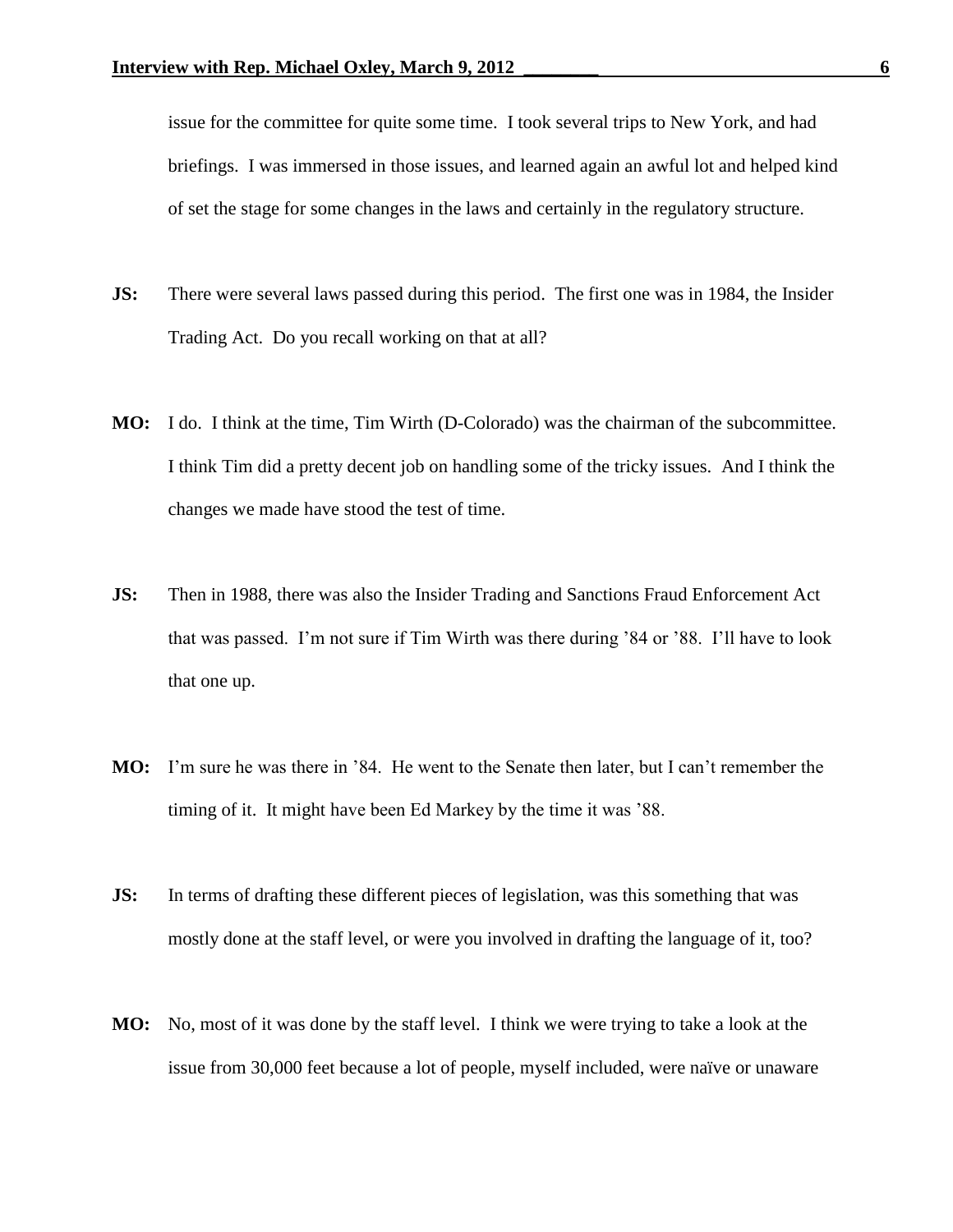that insider trading was going on at such a high level. It did strip bare all this that was happening up there. There were a lot of people in New York who were crying foul, but the evidence was pretty clear that there were some serious violations going on, and that it had damaged the real fabric of our system.

Ultimately, I think there's a common thread that runs through all of these scandals – that somehow the game is rigged against the average investor. The perception of the average investor is that there's a game being played at a higher level that they're not involved in. What we found out in the hearings and subsequent scandals, whether it was Enron or the Great Recession, confirmed a lot of people's suspicions about how the game was played.

- **JS:** You mentioned that you heard a lot from constituents about the takeover tactics when it concerned people in your hometown of Findlay. Did you hear as much from constituents when these insider trading scandals were going on, or when there was the S&L crash in 1987? Was that something that was affecting people in your hometown?
- **MO:** The S&L thing was. We had a significant number of S&Ls in my district. And at the same time, Ohio had its own kind of mini-problem with the S&Ls.
- **JS:** What was the mini-problem with the S&Ls?
- **MO:** It became a political issue because there were some state officials that were involved in a mini-S&L scandal in Ohio that basically cost the Republicans the governor's race and the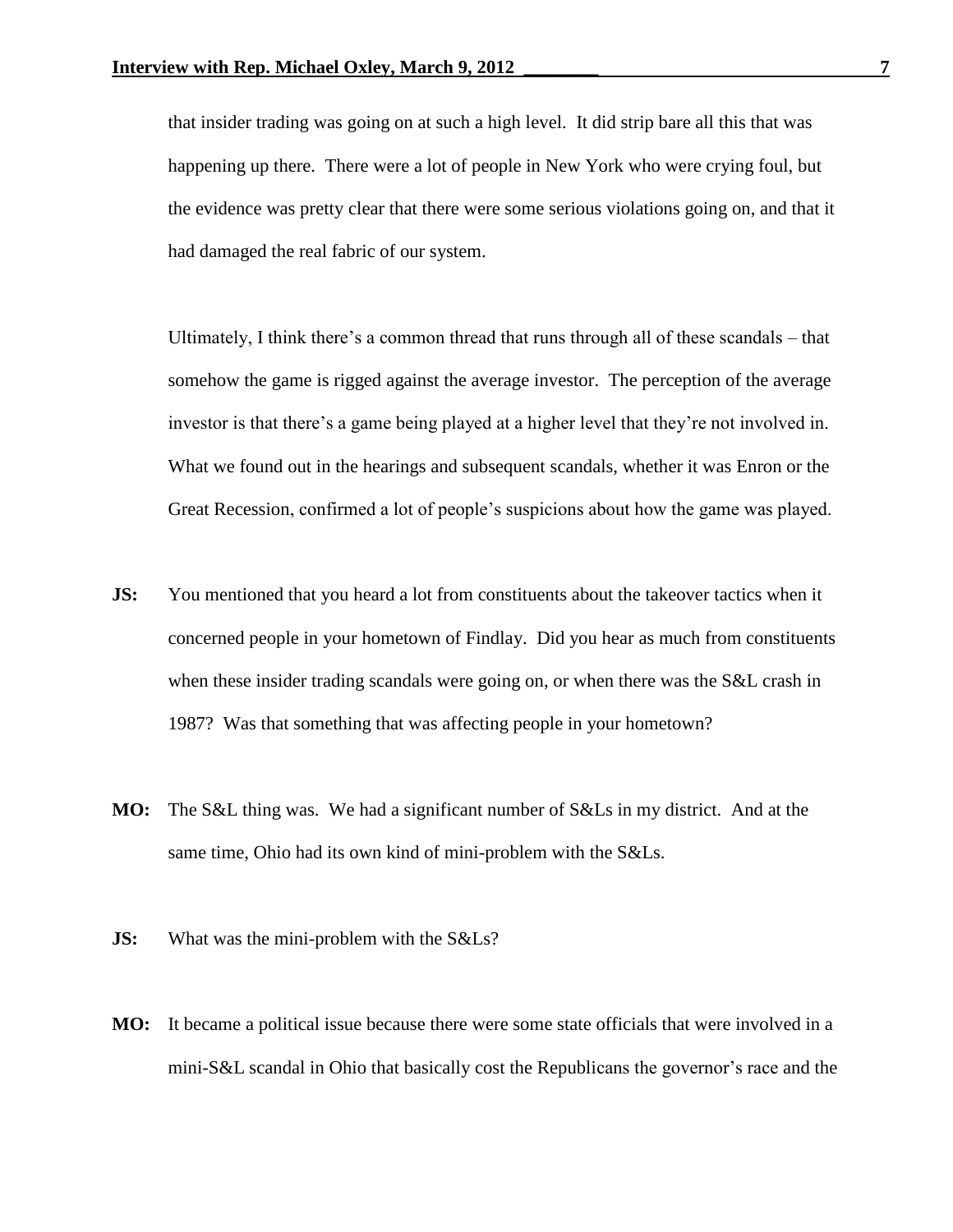legislature – almost presaging the later, larger one nationwide. At the same time, the FDIC chairman was a classmate of mine in college and law school, Bill Isaac. Bill was dealing with these issues at the FDIC along with FSLC and the others, so it was really quite an interesting time.

My point is the constituents had  $-$  on the insider trading  $-$  more of a skepticism about whether they were being treated fairly as investors. The idea of investor confidence permeates through this whole series of scandals.

- **JS:** You mentioned John Dingell's name a little bit earlier. He was committee chairman through most of these years. Did you have a good relationship with him?
- **MO:** I did. As a matter of fact, I probably voted with Dingell more than some of his Democrats because we had similar districts – auto-related, energy-related, and Dingell was above all a protector of the auto industry and would fight against too many clean air restrictions and that kind of thing. At that time, I probably was part of that group of Republicans who voted more with Dingell than some of his liberal Democrats like Waxman and Markey and Tim Wirth and Al Gore, Barbara Mikulski from Maryland.
- **JS:** Did you get to know any of the SEC Commissioners during this period, like John Shad?
- **MO:** Of course. I knew John, and had frequent contacts with him. Breeden, Shad, David Ruder. All of those and more.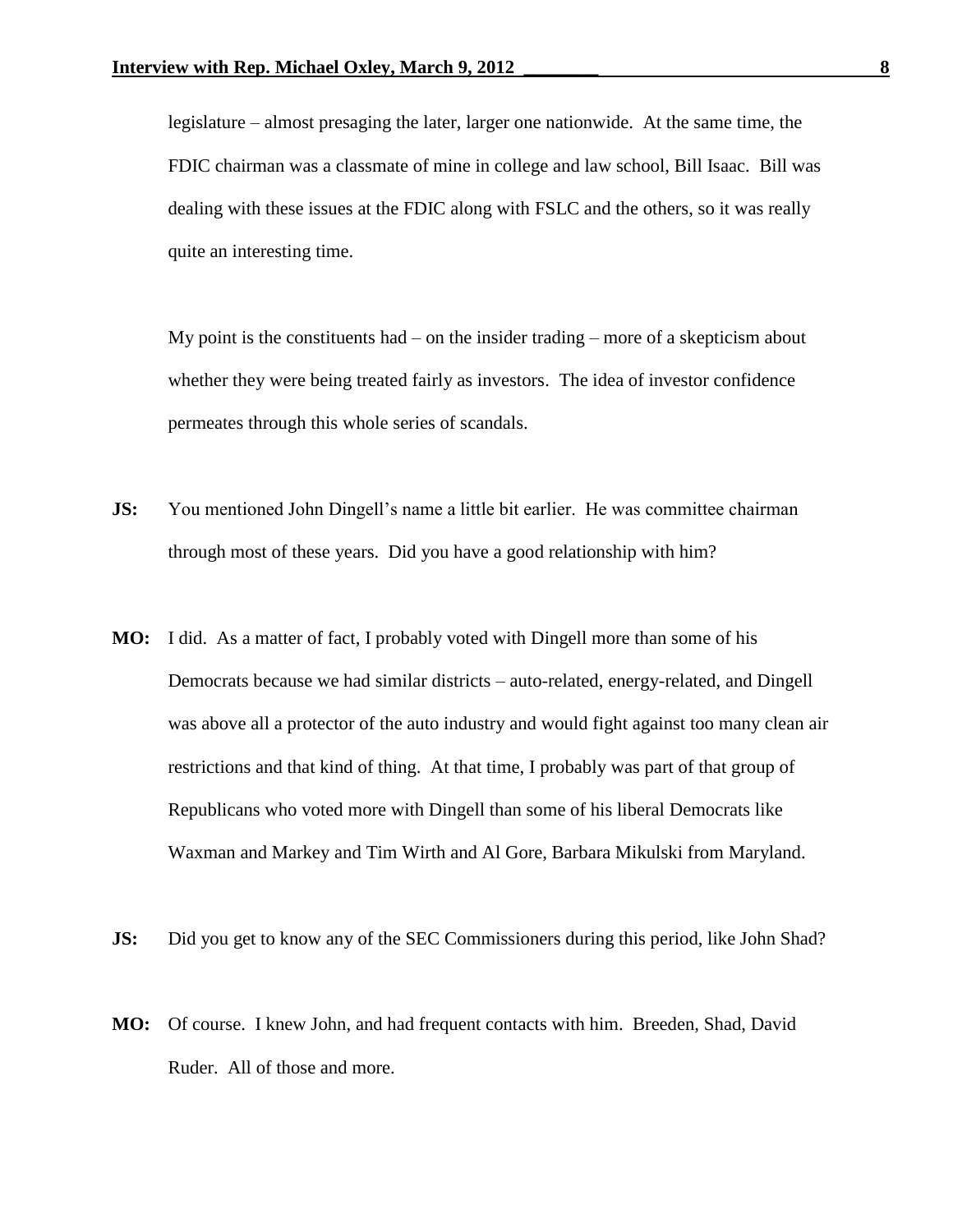- **JS:** Was much of your contact with them when you would have hearings and things like that, or did you also meet privately to discuss issues?
- **MO:** Several times we were invited over to the SEC for breakfast and a briefing. They had a very good, I thought, outreach program, educational briefings for the members and staff.
- **JS:** Did you have any contact with Richard Breeden while he was working with the vice president?
- **MO:** Yes. I had dinner with him a few times. I still consider him a good friend.
- **JS:** In 1996, the subcommittee was split into two: a telecommunications committee and finance subcommittee. What was the rationale behind that?
- **MO:** That was the year after we took the majority. Jack Fields had been chairman of telecommunications and finance. Then Jack retired and Billy Tauzin, who was a Democrat on the committee, switched parties sometime in that period. They needed to take care of me and Tauzin, so they split the subcommittee. That's basically what happened.
- **JS:** You ended up taking finance. Were you more interested in finance, or is that just how it happened?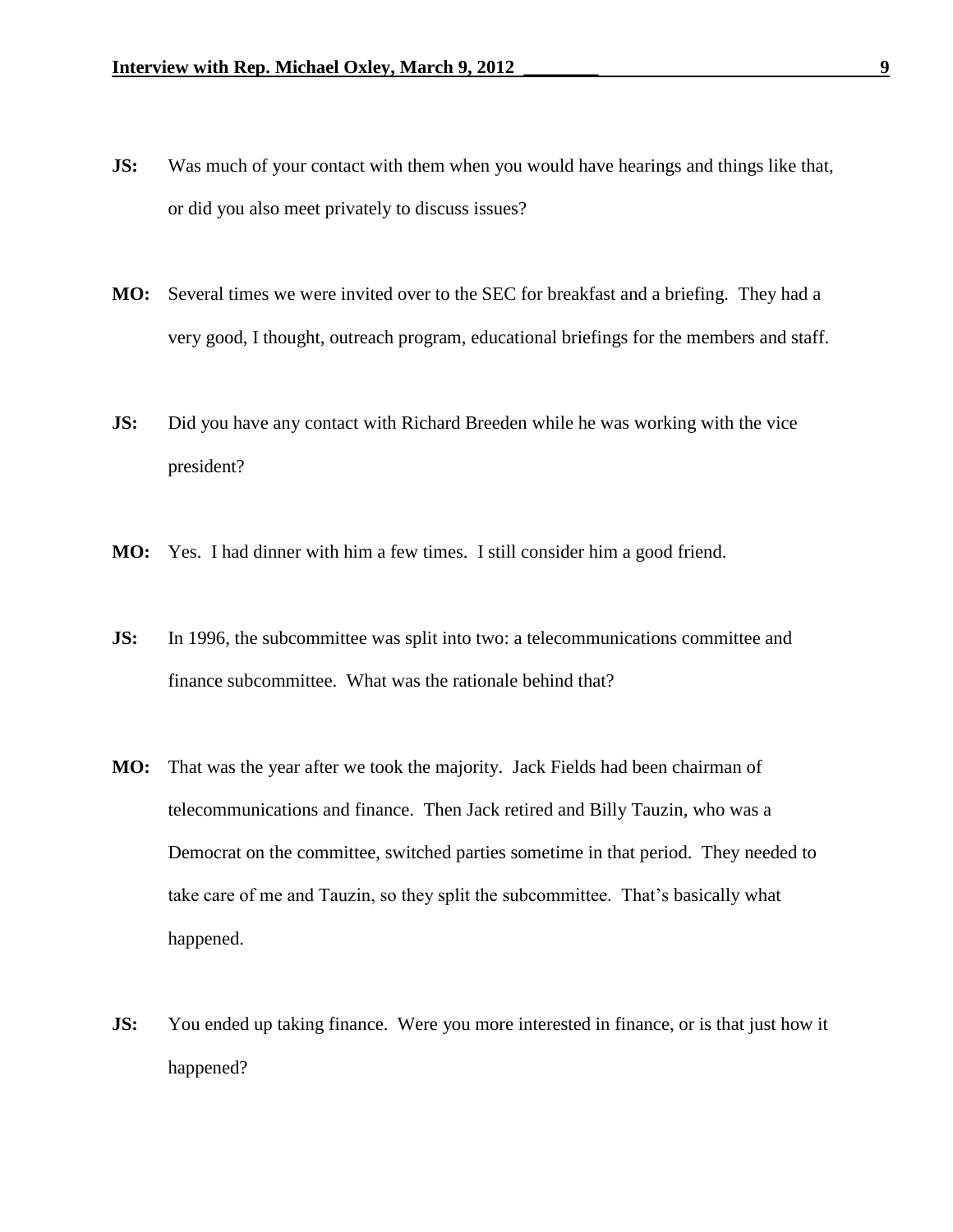- **MO:** It's just how it happened, which is one of those serendipity things that is hard to explain.
- **JS:** I think that's the way things work sometimes in Washington.
- **MO:** I ended up with finance and hazardous materials cash and trash. I had Wall Street, SEC, and all that stuff. Then I had the Superfund, toxic waste, and all this kind of stuff. I mean, it couldn't have been more different.
- **JS:** I understand that you were an early supporter of the move to require stock exchanges to post their prices in decimals. What was your reasoning behind that?
- **MO:** When I first became chairman of the subcommittee, I brought in one of my staffers. I said, "What do you think? Any ideas about our agenda?" The first word out of his mouth was "decimals." I said, "Tell me more." He said, "Frankly, the rest of the world trades in dollars and cents and lists stocks in dollars and cents. Why don't we?" So I did some study on it and found out that the U.S. system basically goes back to the Spanish doubloon. In 1792 when the New York Stock Exchange started, the coin of the realm was the Spanish doubloon, in pieces of eight. So stocks were listed in pieces of eight, basically. I thought that was rather odd given the fact the rest of the world had moved on.
- **JS:** But the stock exchanges seemed to like it that way.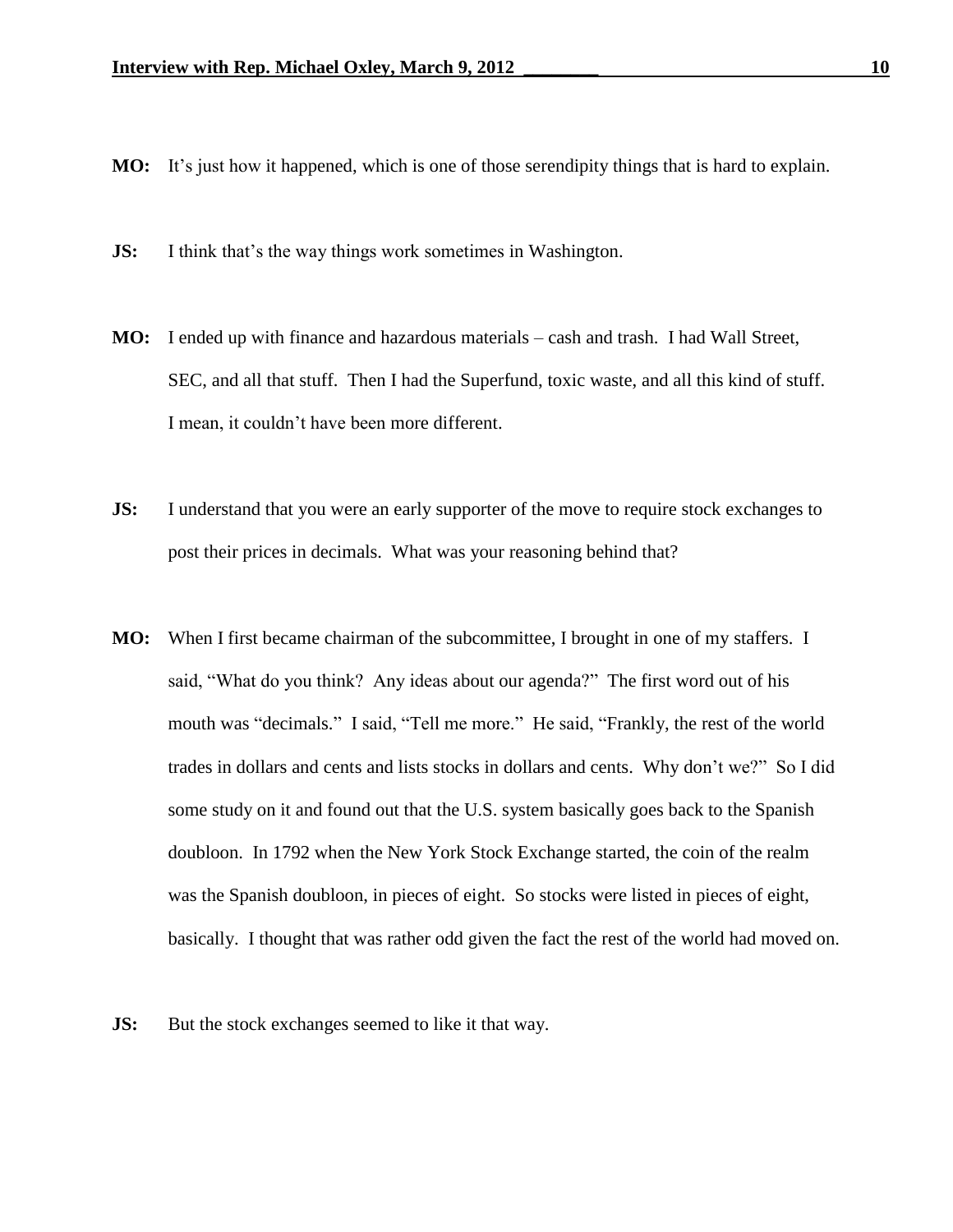- **MO:** They loved it, and the traders loved it, because their spread was an eighth. So it was pretty attractive. I introduced this bill. I talked to Arthur Levitt.
- **JS:** He mentions this in his memoirs.
- **MO:** It would be interesting to see what he says because Arthur didn't want to make Wall Street mad, but he also wanted to see me do it, so he basically gave me his blessing sub rosa. There was one Commissioner on the SEC at the time whose major goal was to have decimalization. Steve Wallman. He was the guy that Arthur referred me to. I think he was a Republican. So I introduced this bill. Predictably, New York Stock Exchange was upset. I went up to see Dick Grasso, and Grasso made it very clear that they would oppose it right down the line. He had to protect his traders. Interestingly enough, though, NASDAQ was very supportive. NASDAQ got it. Their business model was different. The decimalization fit well with the NASDAQ model of an all-electronic market.
- **JS:** They were quite progressive at the time, moving towards an electric market.
- **MO:** Right. They were very supportive. But Grasso was not. So we had a hearing, and one of the guys that supported it was named of Matt Andreesen. Matt was active in what we called ECN back then, an electronic trading network. They testified, and they had a huge penny, and they showed the share that the trader would get under the old system and then the new system. It was quite graphic, quite interesting.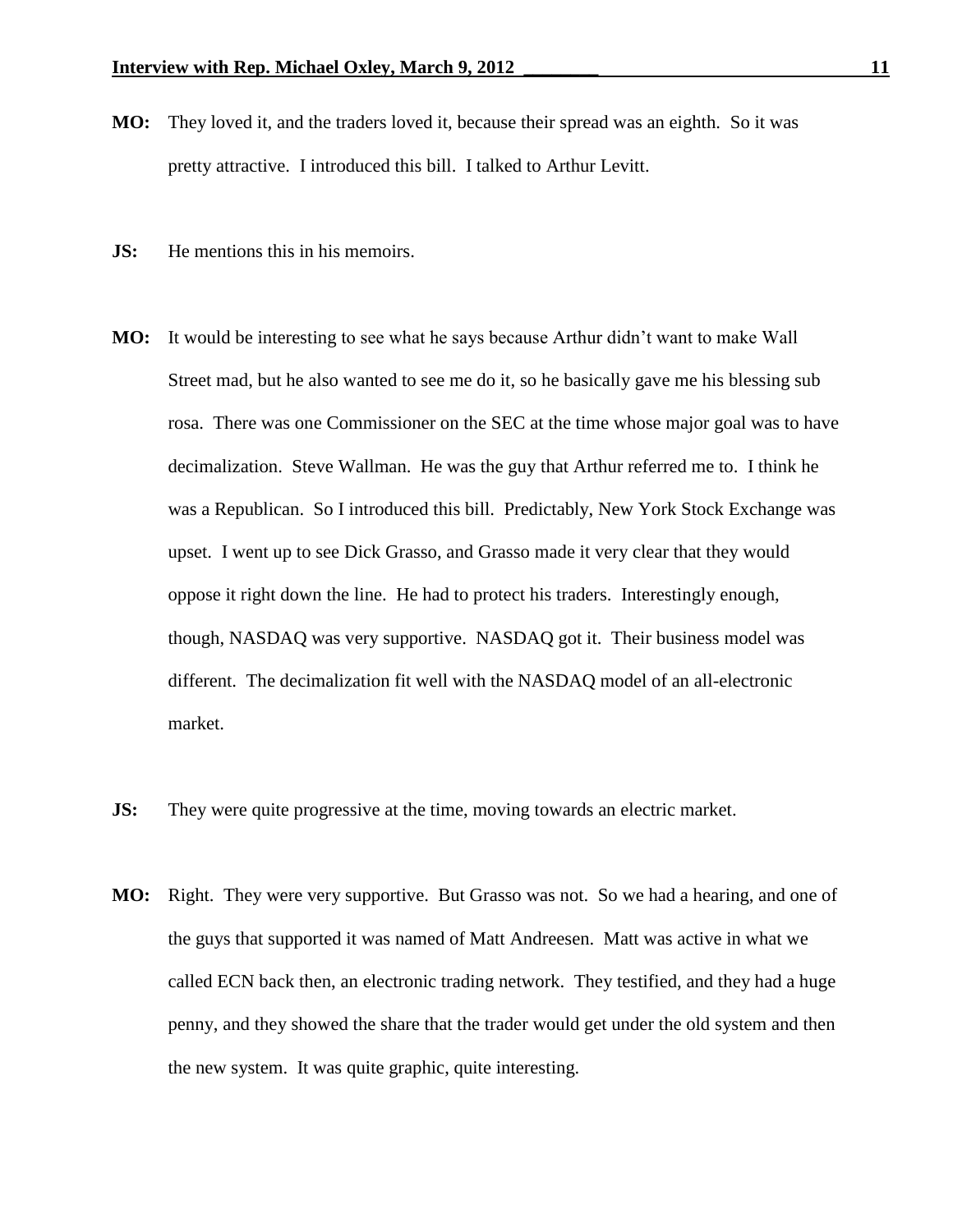Anyway, so we invited Grasso to testify when I was up in New York with him. He said, "I'll come down and testify." Well, the day of the hearing shows up, and he sends his number two guy down. I knew we had him. We actually passed the bill out of subcommittee, I think unanimously. At that point, the SEC saw the writing on the wall, so they then moved to go to decimals. Then the implementation turned out to be a little tougher than we thought.

- **JS:** It took a number of years, didn't it?
- **MO:** No, actually, it didn't. It took a matter of months, not years. Ironically, NASDAQ had more difficulty adjusting than New York for some reason. We finally got it worked out. Now everybody kind of takes it for granted. But we saved investors billions and billions of dollars over the years by narrowing that spread.
- **JS:** All those pennies add up, don't they?
- **MO:** Now, and even back then, there were a lot of the traders that were lobbying for a minimum nickel tick. There's still that going around. It's amazing. These people that are so adamantly free market – let the price fall where it is – want to set the game. It's just really quite incredible that that happened. Even today, after 10, 11, 12 years, there's still that thought out there that somehow we need a minimum tick for lightly-traded stock.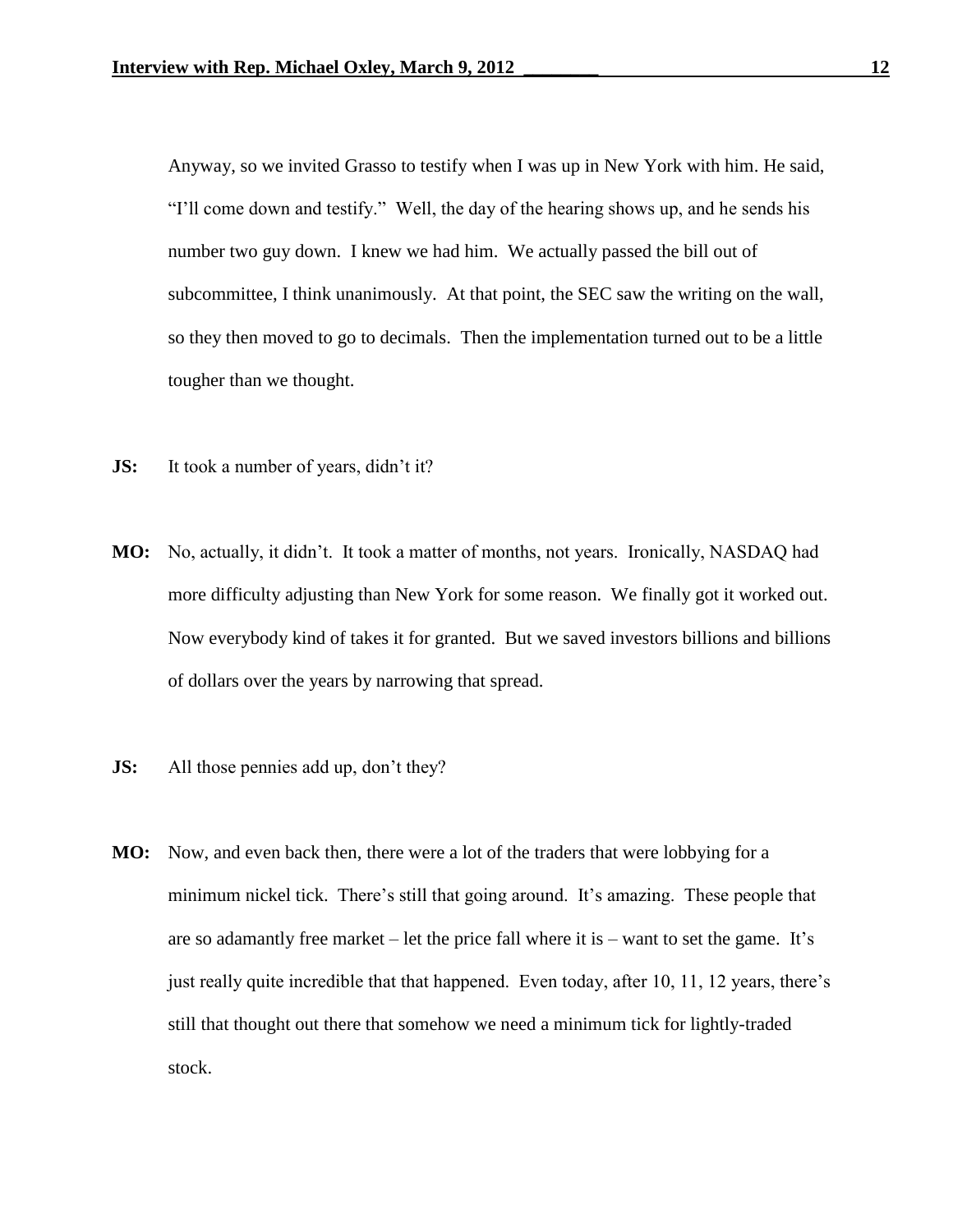- **JS:** Another big issue that began to arise during the 1990s, even before 1996 when the committee was split up, was financial accounting in a variety of different forms. One of the issues was stock options. Do you recall the Congress being very involved in that? On accounting for options and whether they should be included. Was that something you heard a lot about?
- **MO:** I did. Not from the average constituent, but yes.
- **JS:** It seemed to be a bigger issue in districts that had the larger tech sectors.
- **MO:** Right. It was a FASB issue, right?
- **JS:** Right.
- **MO:** Yes, I heard from all the usual sources on that.
- **JS:** Did you have much contact with the FASB during that time?
- **MO:** Yes. There were two chairmen I dealt with. As a matter of fact, before I came over to finance, the banking committee and I think Richard Baker had a number of hearings with FASB, trying to keep the FASB from doing that. That went on for quite some time. And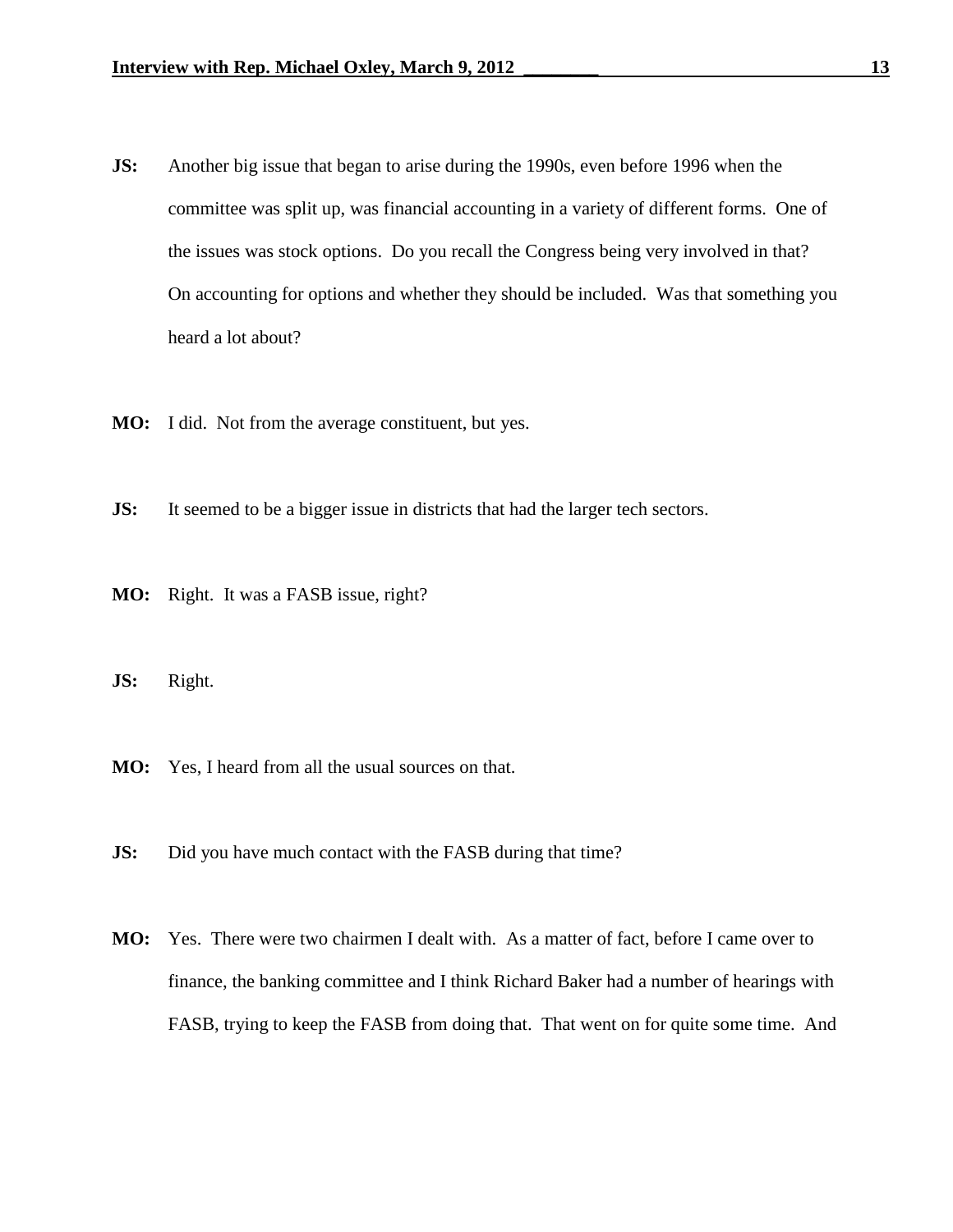the guy at FASB, his name was Ed Jenkins, he used to regularly come in and get the hell beat out of him by the banking committee.

- **JS:** Congress was quite critical of the FASB during this period. Did you feel that some of these accounting issues, like stock options and derivatives and other things, were arcane issues that should be left to the accountants, or did you think that Congress had a role to play?
- **MO:** Well, the FASB has its role. But at the end of the day, Congress has to make the rules. Nobody ever elected FASB to anything. So I think there's a natural give and take, a natural tension between FASB and the Congress. I had no particular problem with that. Some of the things FASB did I approved of; some I didn't. But that's how the system tends to work.
- **JS:** From the mid-1990s onward, there were different attempts to pass a sweeping financial reform bill. But it wasn't until 1999, the Gramm-Leach-Bliley Act actually passed, the Financial Services Modernization Act. Why do you think it took so many years to get it done?
- **MO:** It took like eighty years. First of all, it's a lot harder to pass a bill than kill a bill. We passed one in the House the year before by one or two votes, and it was John Boehner – now the Speaker – who was assigned the role of kind of ram-rodding this thing or being the quarterback on it. At the time, I was subcommittee chairman. We did get the bill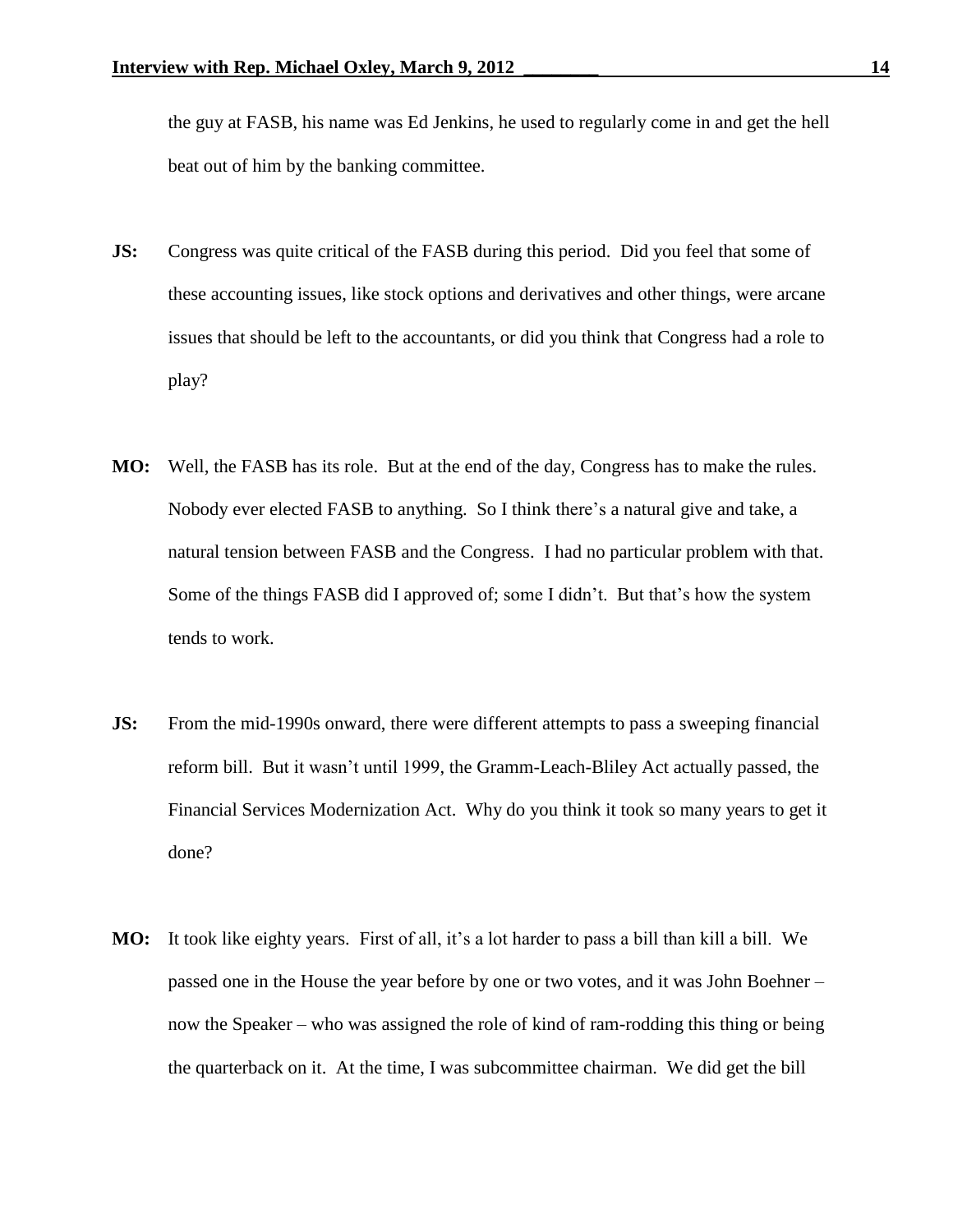passed, but it never went anywhere in the Senate. But it set the stage for what became Gramm-Leach-Bliley.

Part of the problem was the split jurisdiction. That's why Leach and Bliley are both on the bill, because Bliley was chairman of the Commerce Committee and Leach was chairman of the Banking Committee. For years, you had this incredible tension and fight over jurisdiction. Nothing slows or kills things in Congress more than jurisdictional fights. It was all inside baseball. The proponents of change really couldn't do anything. Ultimately, that's why, at the end of the day, I ended up as chairman of the Financial Services Committee, taking the jurisdiction over to the Banking Committee. It made perfectly good sense from a structural standpoint, particularly after Gramm-Leach-Bliley passed. That's really what happened there.

- **JS:** A key moment in that legislation was in 1998 when John Dingell agreed to support the bill. It seemed to have had mostly Republican support beforehand. What do you think changed his mind?
- **MO:** I have no idea. For example, he was always for regulation of natural gas at the wellhead. He said, "We're going to deregulate natural gas at the wellhead over my dead body." We eventually did, and he was still alive. But I have no idea what changed his mind.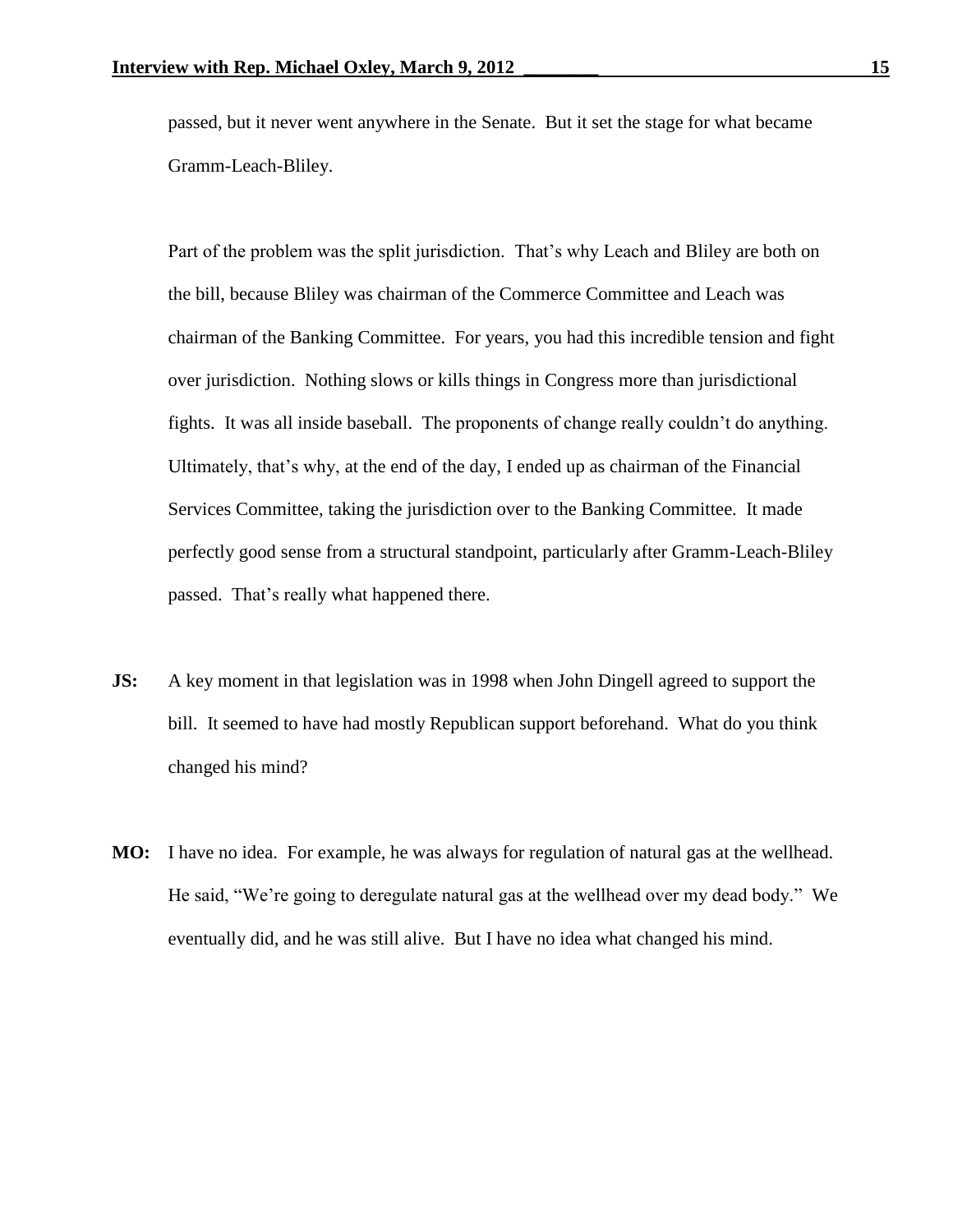- **JS:** Let's talk a little bit about the creation of the Financial Services Committee. You just mentioned a little bit about that but what was the main incentive for creating that committee?
- **MO:** There were two issues. One was substantive, and one was political. By that time, Tauzin was chairman of the Commerce Committee. Speaker Hastert agreed that after Gramm-Leach-Bliley, we needed to graft insurance and securities jurisdiction with the old banking committee. From a substantive standpoint, that made perfectly good sense. It was also true that Jim Leach was the term-limited chairman of the Banking Committee. Jim's last year was 2000. It made sense at that point for me to move across the hall to the Banking Committee, and create a new Financial Services Committee. At the time, there were no obvious candidates to take over for Leach. It made a lot of sense politically to give me a chairmanship, and give Tauzin a chairmanship. That's how it evolved.
- **JS:** Now the committee was rather large, I understand.
- **MO:** It was the second-largest committee in the House. I think we had seventy-one members.
- **JS:** Why was it such a large committee?
- **MO:** Partly because, for me bringing that jurisdiction with me, there were several members of the Commerce Committee that wanted to be basically on both committees. The Speaker granted them significant number of waivers, at least a half a dozen. But the Banking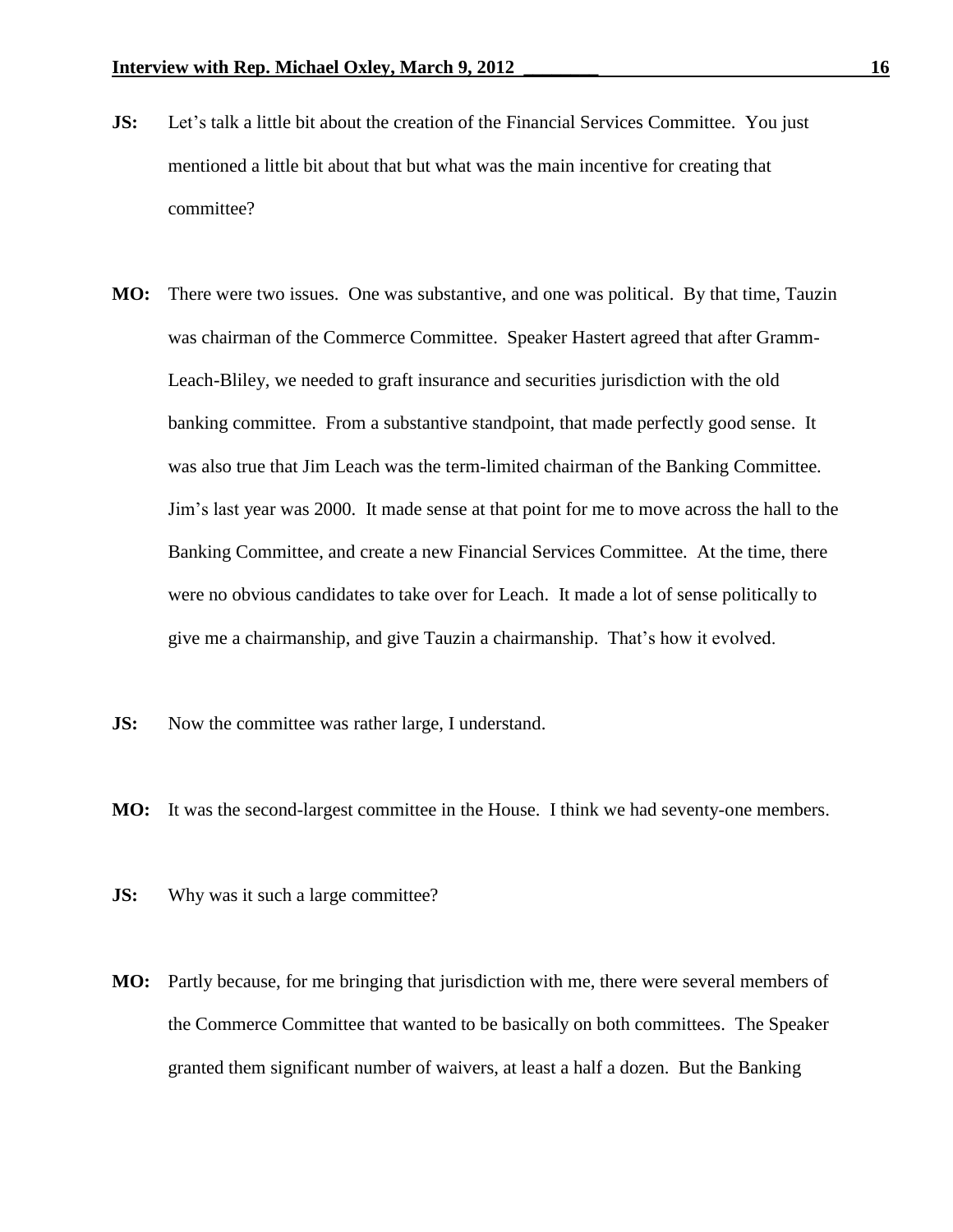Committee had been fairly large anyway to start with. With the added jurisdiction, that brought that change. I think that was the main reason. I was surprised we had seventyone members, but that's the way it worked.

- **JS:** Now I understand this committee was approved mostly along party lines. I think there was one Democrat that voted for the change in the committee. Do you think the objections on the other side were substantive, or was it more just a partisan vote?
- **MO:** Which vote?
- **JS:** To create this new committee on financial services.
- **MO:** That was when we were sworn in that year, when the usual housekeeping resolutions passed. That was all about Dingell and losing jurisdiction. But Dingell was no longer the chairman and the Republicans were in control.
- **JS:** That's how it works.
- **MO:** Yes
- **JS:** In terms of finance, the biggest event during 2000 was the Enron bankruptcy, the Enron collapse. How did that issue look from the perspective of Congress?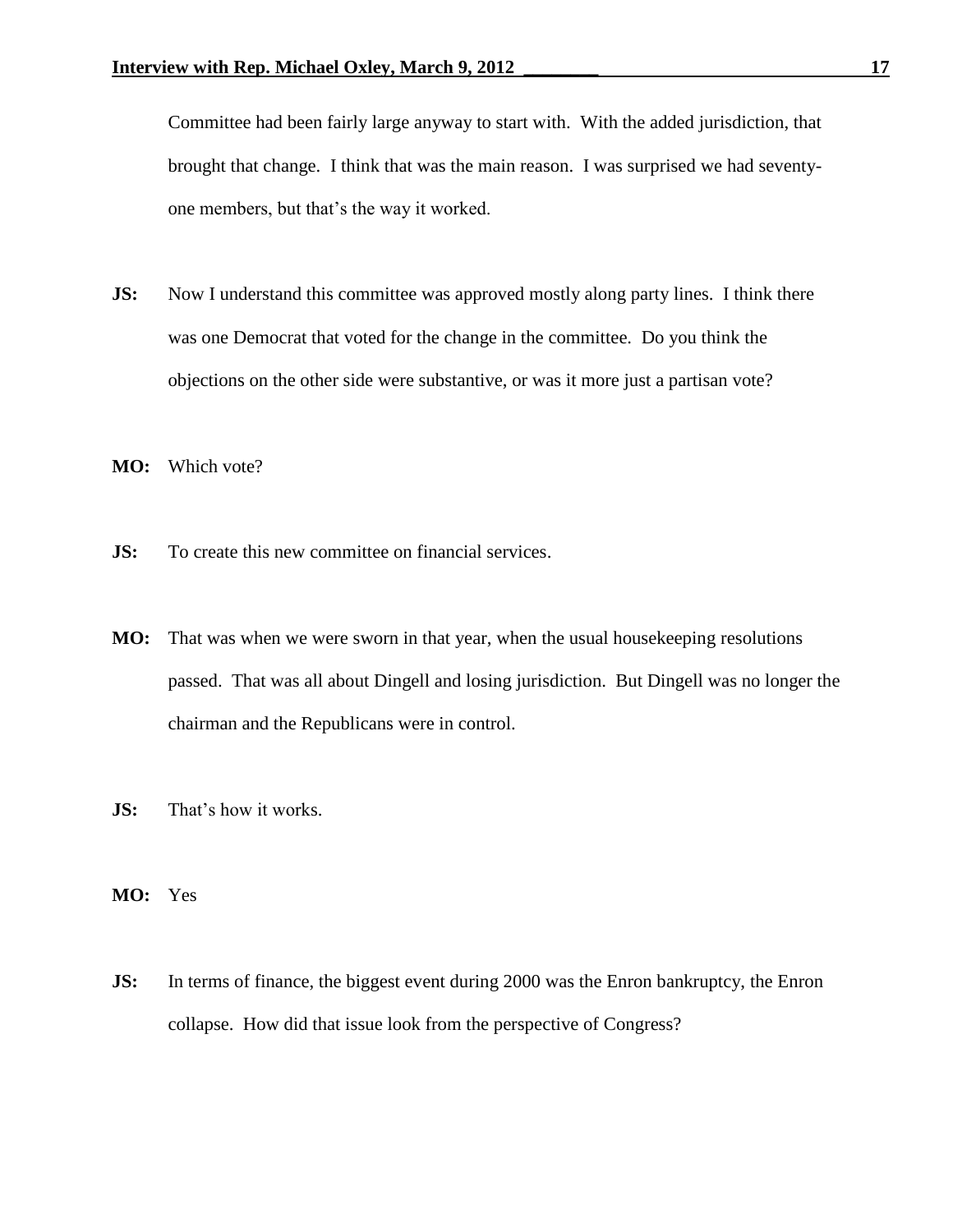- **MO:** It was a huge issue, followed closely by WorldCom. A lot of people forget that WorldCom was four times larger than Enron. And Enron was the seventh-largest company in the country.
- **JS:** Do you recall when you first heard about Enron?
- **MO:** Yes, absolutely. One thing that did surprise me was at least at the time how incendiary that issue became in the media. But looking back on it, it had everything: fraud, deceit, greed – one guy committed suicide.
- **JS:** A juicy story, right?
- **MO:** And this is really before the cable 24-hour news cycle. It was just Armageddon kind of stuff. It just captured the public's imagination. Guys doing the perp walk, all the bad guys, Ken Lay and Jeff Skilling and Andy Fastow.
- **JS:** Your committee called Kenneth Lay to testify several times, right?
- **MO:** I don't think so. Our committee had the first hearing on Enron, and that was in December of '01. We had the CEO of Arthur Andersen, who didn't know it at the time, but he had one foot in the grave and one on a banana peel. About three weeks later, he was cashiered. We had an Enron analyst. We were the first to have a hearing. And then shortly after that hearing, Enron appointed the Special Committee to study what went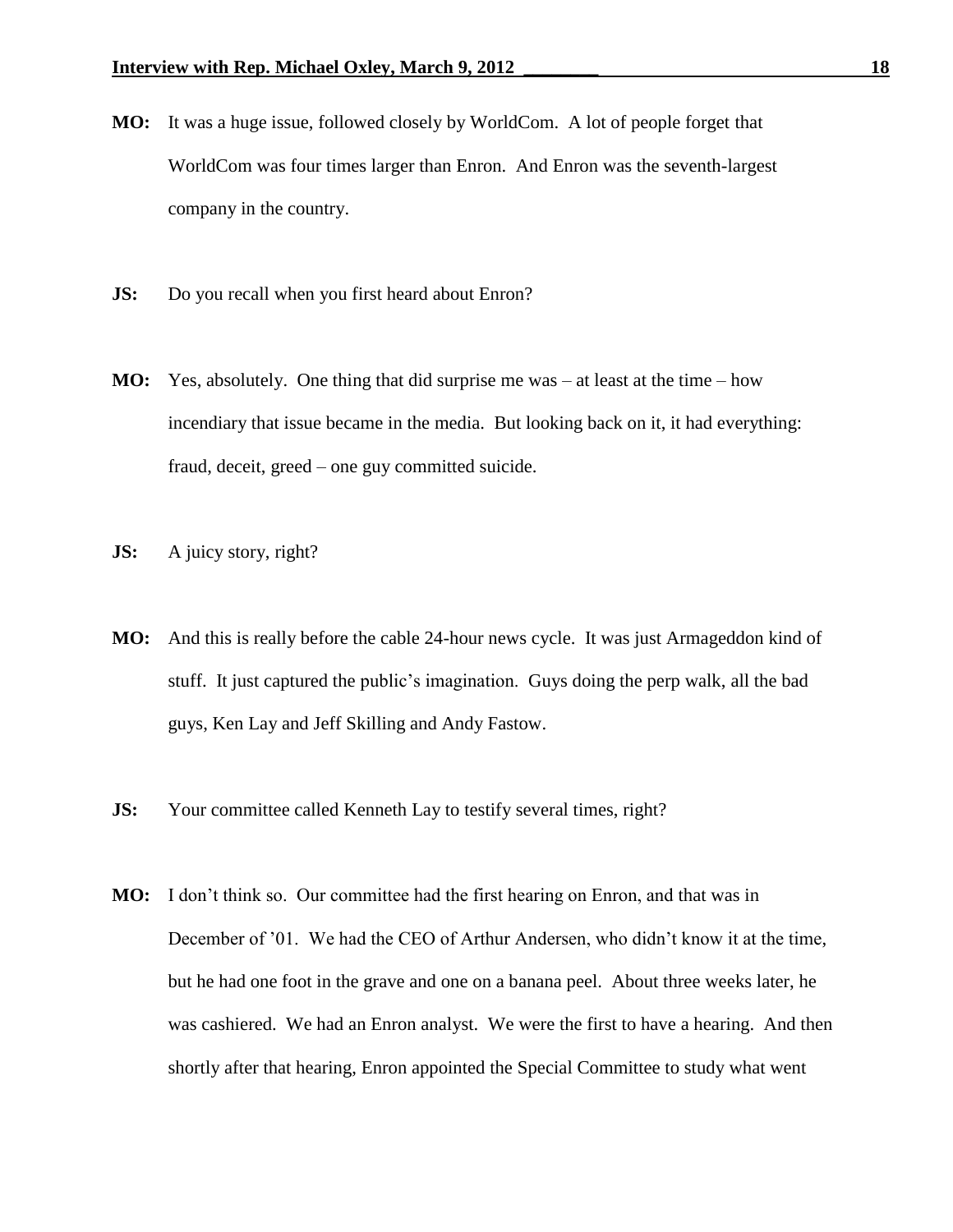wrong, led by Dean William Powers, who is the dean of the University of Texas Law School, who is now head of all of the Texas University system, and Bill McLucas, who had been the enforcement division chief at the SEC.

There was no question that the Powers Report – and they had testified to our committee exclusively – was the paradigm for the legislation. We introduced the bill because they did a super job in determining what went wrong with Enron. The takeaway from their testimony was that in every case, the so-called gatekeepers at Enron had failed – the accountants, the attorneys, the analysts, the board, the credit rating agencies – in every case. So the bill we introduced in early 2002 then was called CARTA, Corporate and Auditing Accountability, Responsibility and Transparency Act.

- **JS:** This was before the Senate bill was introduced.
- **MO:** Yes. Long before. As a matter of fact, I'm not sure there ever was a Senate bill introduced. The Senate didn't really get active in this thing until WorldCom broke. And we had pretty much finished our work by the time WorldCom hit.
- **JS:** Do you recall the moment when you realized there needed to be a legislative response to this problem?
- **MO:** It was probably that first hearing. Then certainly after the Powers Report. Powers, he and Bill came in to see me before they testified, a couple days before they testified, and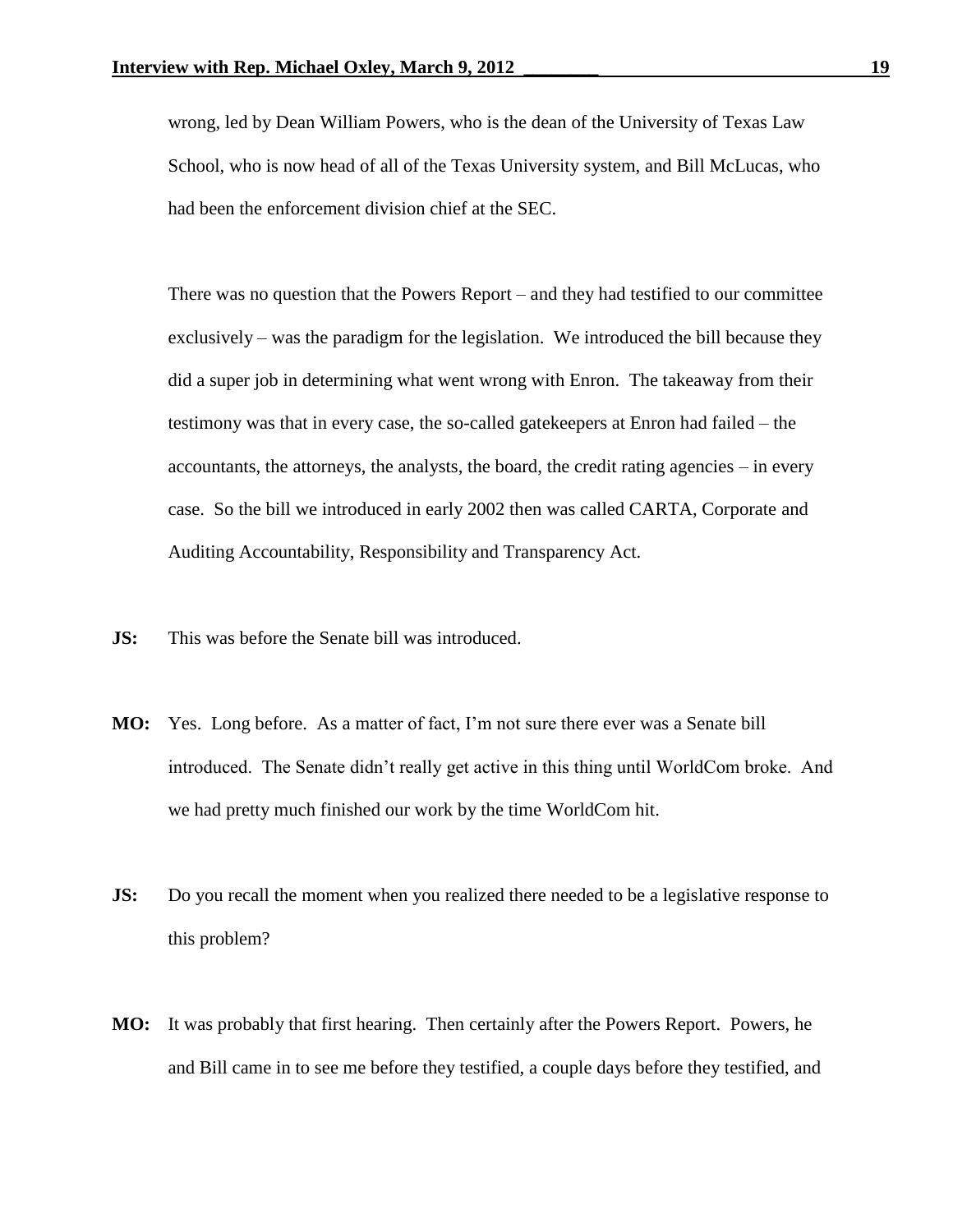went through granularly the whole process. It was shocking, what they found.

Heretofore, I had been somewhat skeptical of the whole thing.

- **JS:** You mean the need for legislation?
- **MO:** Yes. I had been one to believe that corporate law to be determined by states. Of course, the Delaware court agreed with me. But I changed my mind seeing what had occurred at Enron. Here you had people who had worked at Enron who'd not only lost their job, but lost their life savings, because most of these people had 401(k)s with virtually all Enron stock. You see these interviews that are heartbreaking. Boom, all the sudden, everything they owned is gone. They see their bosses going to jail, and it's just a horrible experience. Plus, the public outrage was something I had never seen.
- **JS:** So you were hearing a lot from constituents.
- **MO:** I was hearing a lot from constituents. I was hearing a lot from my colleagues. Honest to God, almost every time I would go down to the floor during a series of votes, I would have members seek me out and tell me a horror story about an investor back in their district in Michigan or Illinois. It went on and on. I felt like I had to put on a disguise almost because I heard these stories. This was a phenomenon that was driven by the public. It was obviously exacerbated by the media coverage, but I had never seen anything quite like it.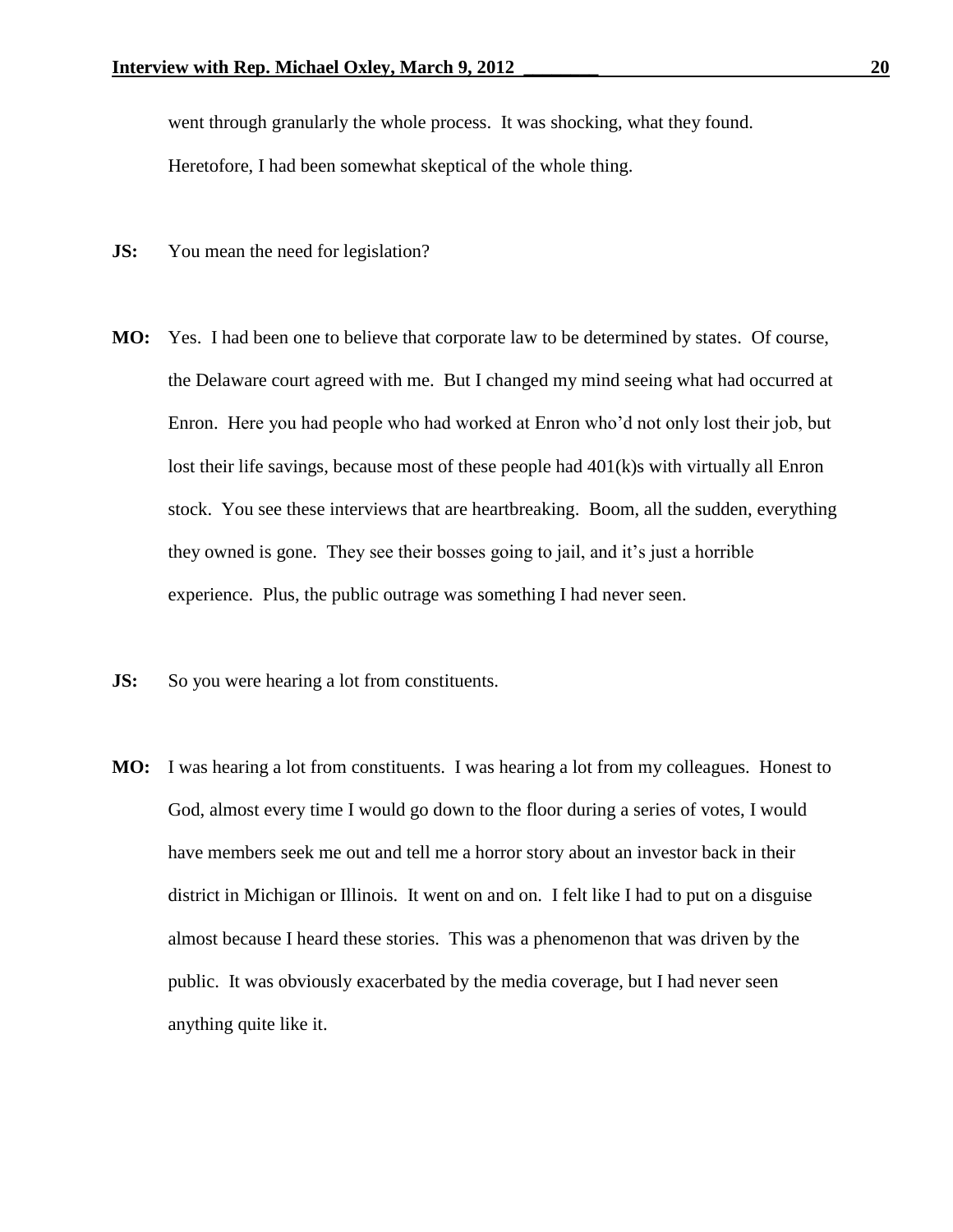I would go home to my conservative Republican pro-business district, and the talk about CEOs was pretty much, "Let's give 'em a fair trial and then hang 'em." It was palpable. These were people that I have known for years that were conservative investors – probusiness, pro-market – that just had it up to here with what they were seeing and hearing.

- **JS:** So they knew that you were in the process of proposing sweeping legislation, and they still were supportive.
- **MO:** It wasn't just me. All my colleagues were hearing the same thing, not just the committee members or myself as chairman. All over the country you had this total lack of investor confidence. Just outrage about what was happening to them. If you think about it, we had become a nation of investors in those fifteen years that I was in Congress. During the first fifteen years or twenty years, we became a nation of investors. Fifty-four percent of American households owned stock. 401(k)s were introduced, IRAs, online trading.

It was a big American success story. I would venture to say that virtually everybody in the country owned stock in Enron and WorldCom. If you were a financial advisor and you didn't advise your client to have Enron or WorldCom in your portfolio, you could probably get sued for malpractice. That's how pervasive that was. So you could see why you would have that kind of reaction.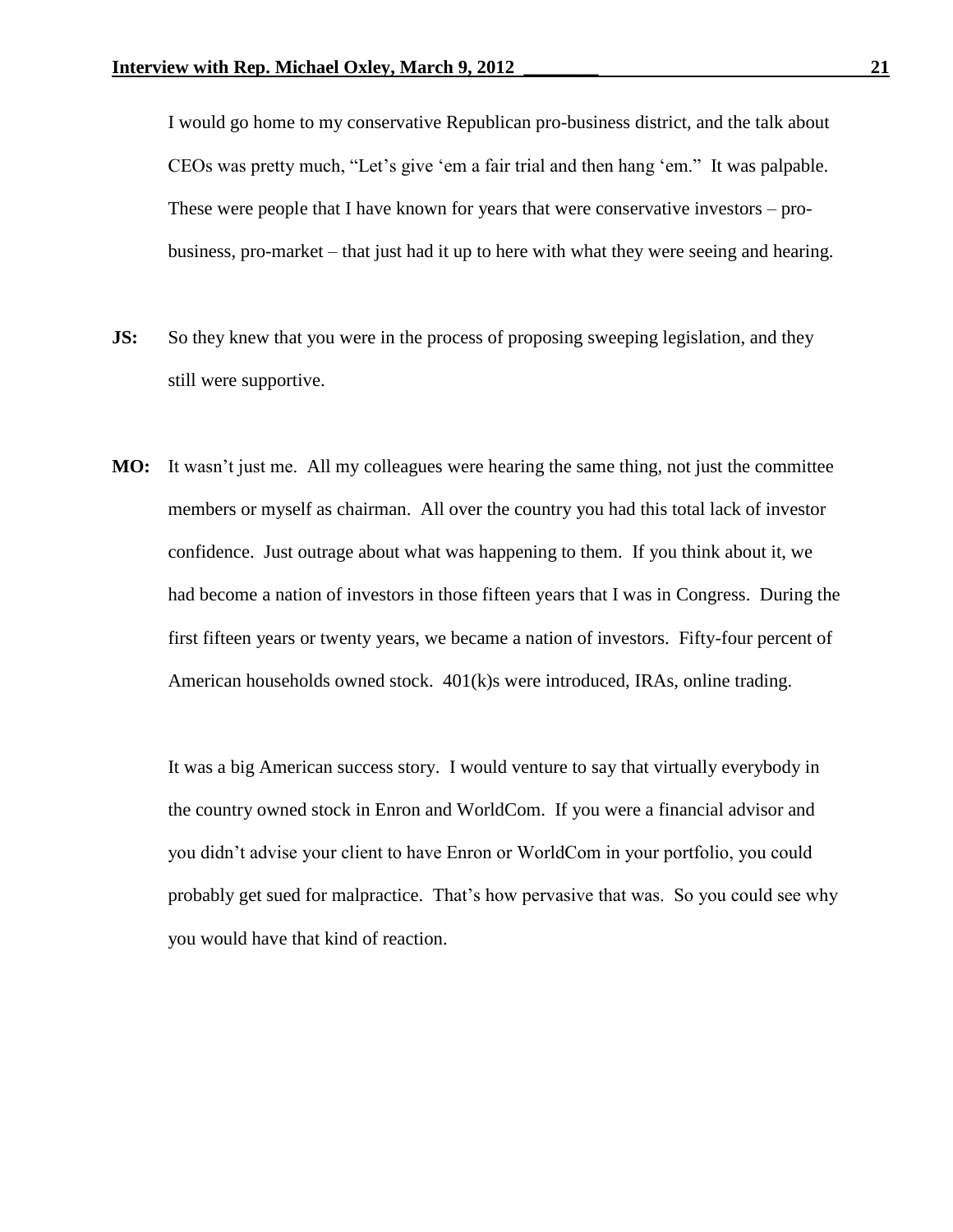- **JS:** It's perfectly understandable. Now my understanding is that there was a House bill and a Senate bill, and in the final weeks before it passed, there was some sort of process of reconciliation.
- **MO:** We had a conference committee.
- **JS:** Do you recall the major issues that were under discussion?
- **MO:** Yes. Let me say first of all, the House bill passed 423 to 3. Now there's a lot of revisionist history out there that that bill was controversial. Really? Three negative votes? I don't think so. Matter of fact, there was a lot of pressure from the White House to get that bill passed. President Bush came out with his Ten Points about the time we were dealing with the bill in committee. I think we satisfied about nine and a half of those when we passed the House bill.

The Senate was very deliberate. That's another thing people forget. The leadership of the Senate changed in that period. Jim Jeffords was no longer a Republican, so Phil Gramm would have been chairman of the committee of jurisdiction – Banking – was replaced by Paul Sarbanes. This was a big philosophical change. Then you had WorldCom. Just when you thought you'd had enough of Enron, WorldCom comes along – Bernie Ebbers. We had a hearing on WorldCom. Bernie Ebbers and Scott Sullivan both took the Fifth Amendment before my committee, the only time that ever happened to me in six years as chairman.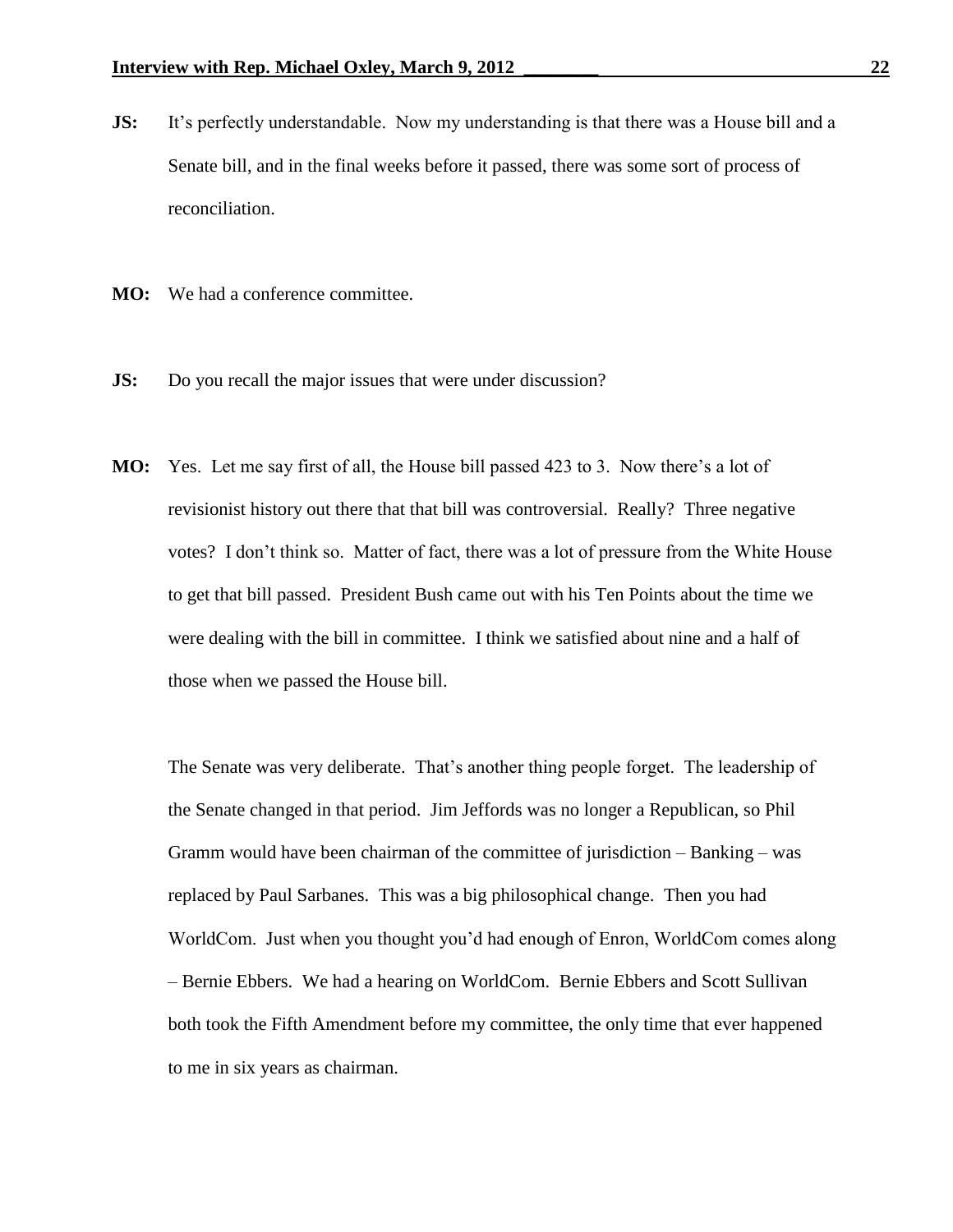## **JS:** What was your reaction to that?

**MO:** Not surprised, particularly in retrospect. Yes, this became a huge deal. We're having these hearings, and every living former SEC chairman was there. But Paul did a really good job of plodding through this thing. I had never even met Sarbanes. They finally passed their bill. Again, it was "controversial" – ninety-eight to nothing. Phil Gramm voted for it, Barbara Boxer voted for it, Ted Kennedy voted for it, Richard Shelby voted for it. You get the drift.

Now, the day after the Senate passed their bill, the Business Roundtable, representing the Fortune 500 companies, requested that the Senate bill go to the President directly and we not have a conference committee. You can look that up. I was stunned and furious. What had happened was Hank Paulson, who at the time was chairman of Goldman Sachs, gave what was described as a *mea culpa* speech here at the National Press Club, basically apologizing for Enron and WorldCom, and calling for strong legislation from the Congress. The business community was absolutely petrified of sticking their head up on this issue, because they were going to get it chopped off, the public outrage was so great. So they figured, stop the pain, get it over with, send a bill.

The House bill was significantly different from the Senate. We were accused of having a weak bill. The press always wrote that Oxley's bill was weak. Well then, of course,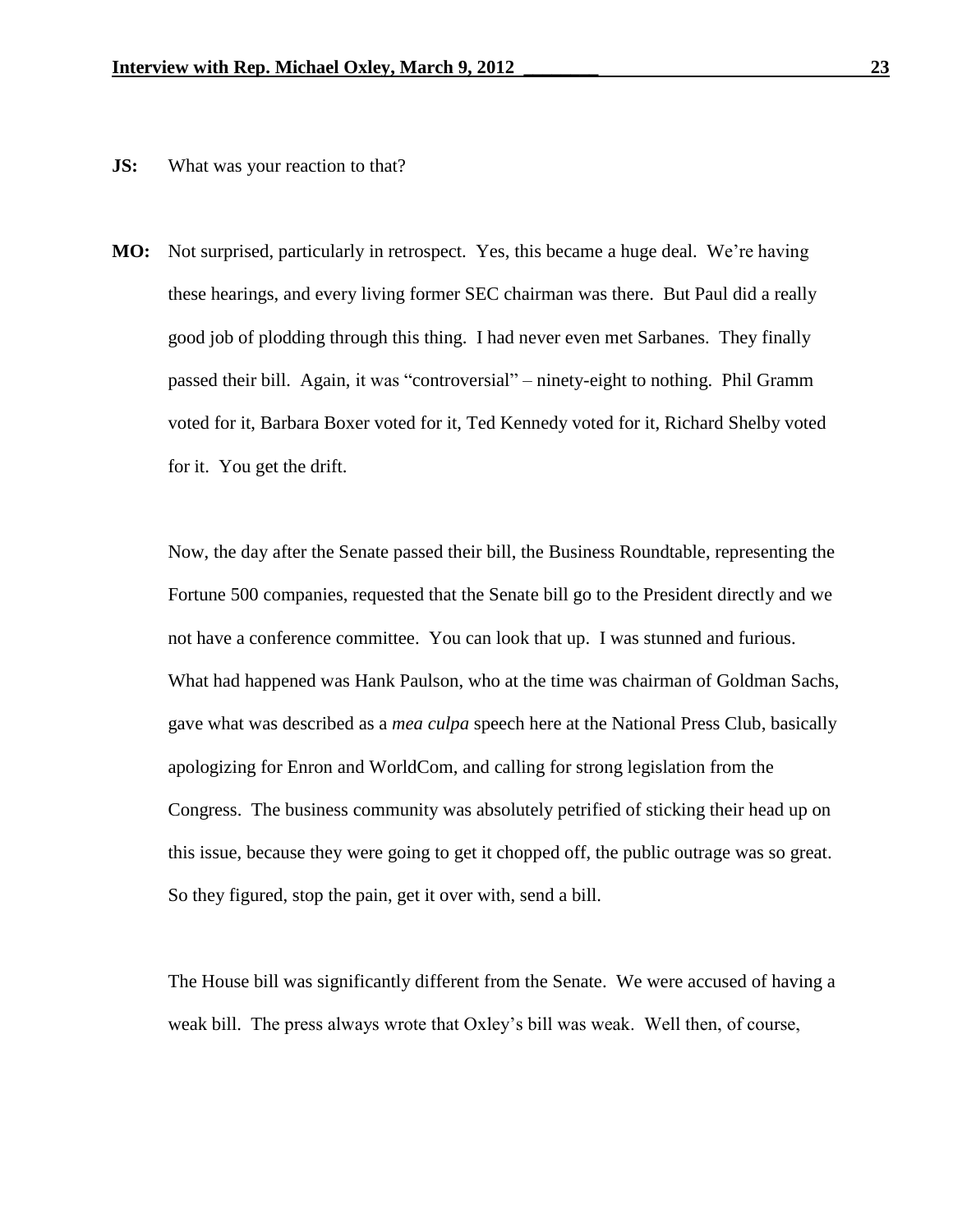WorldCom came along and the Senate bill did move far to the left including some of the stronger provisions. 404(b) was probably the biggest example of that.

- **JS:** Tell me a little about that.
- **MO:** That, obviously, has been the most contentious part of the legislation, and the most expensive, and the most criticized. I make it a point to say we didn't have that in the House bill; it was a Senate bill.
- **JS:** Was there much thought given to how much it was going to cost at the time?
- **MO:** No. Senate did a windshield job on the cost, and it was not even close. But even worse than that, the business community totally capitulated. Witness what the Business Roundtable suggested. The Chamber of Commerce was nowhere to be found. The *Wall Street Journal*, by the way, was nowhere to be found. In that context, and the fact that it passed virtually unanimously in both houses and that the Business Roundtable it wanted to go directly, I finally went to the Speaker and said, "I don't want to hear about this. We're going to get regular order."

We actually had a conference, and I was chairman of the conference committee. We made some changes in the conference that were beneficial and made it a better bill, including the Fair Fund to compensate victims that would take the money paid in fines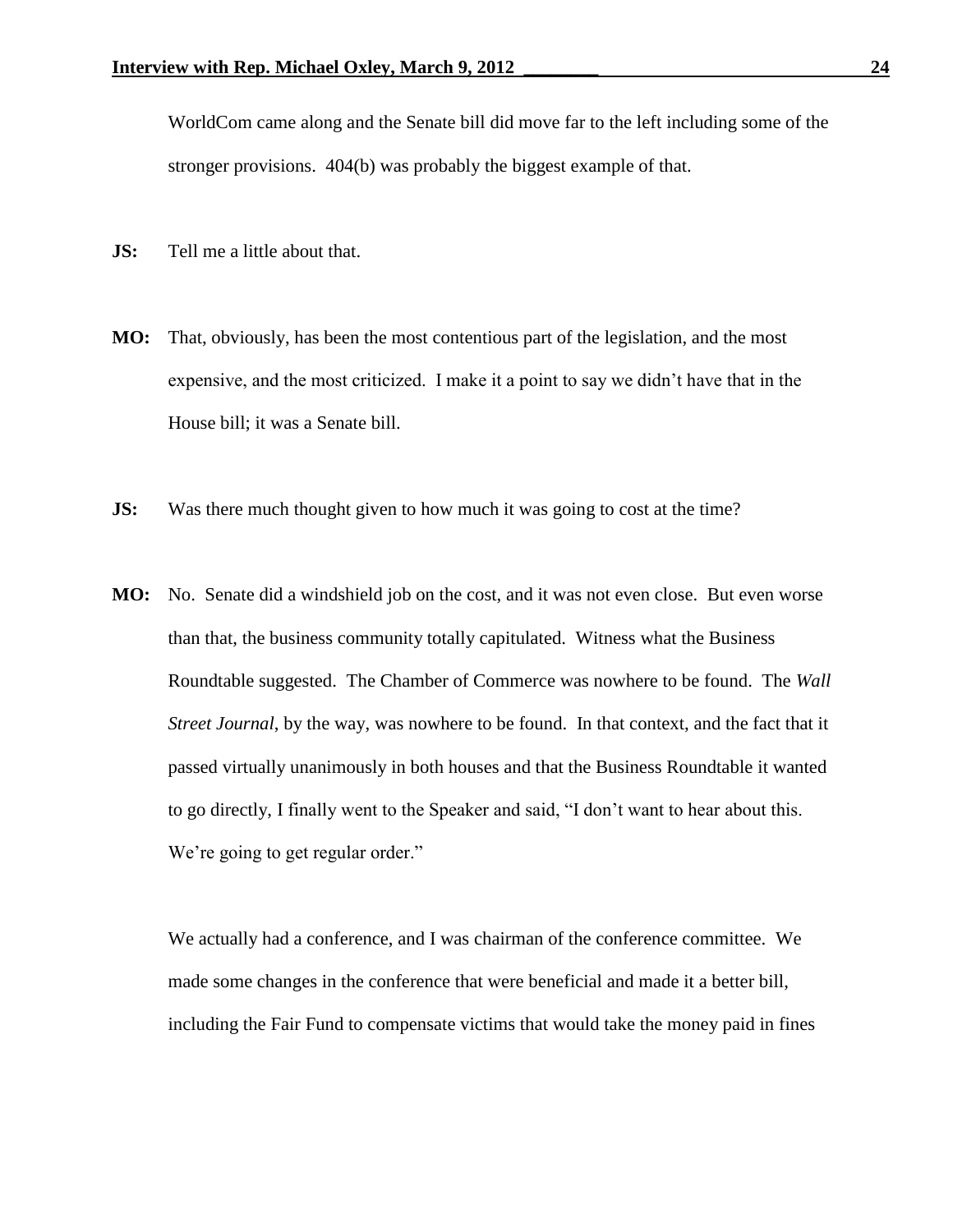and disgorgement and pay back shareholders, which is what we did at Enron – several billion dollars. It was a very beneficial change in the law.

Another one: Joe Biden had an amendment in the Senate floor that would require the non-executive chairman of the board to sign the financials along with the CEO and the CFO. It passed unanimously after about ten minutes of debate. The only push-back I got when I was chairman of the conference committee was from some CEOs, including some well-known CEOs, who called in opposition to that. Sarbanes agreed with me and we took the amendment out, which I thought was courageous on Sarbanes' part because he had a fellow chairman – Biden was chairman of the Foreign Affairs Committee – but he took it out. Believe me, every senator who ever thought about running for president, or ever thought about running for reelection, had to have an amendment. The amendments were flying over the transom right and left on the Senate floor, and a lot of them were not very good policy. We were able to clean some of that up in the conference.

- **JS:** In the conference committee or during the drafting of the legislation, was there much controversy over this idea of creating a new body called the Public Company Accounting Oversight Board?
- **MO:** No. I think that was agreed by both houses. Heretofore, the accounting industry had been self-policed. The abject failure of Arthur Andersen in those circumstances called for a paradigm change. I think there was virtually no opposition to creation of the PCAOB.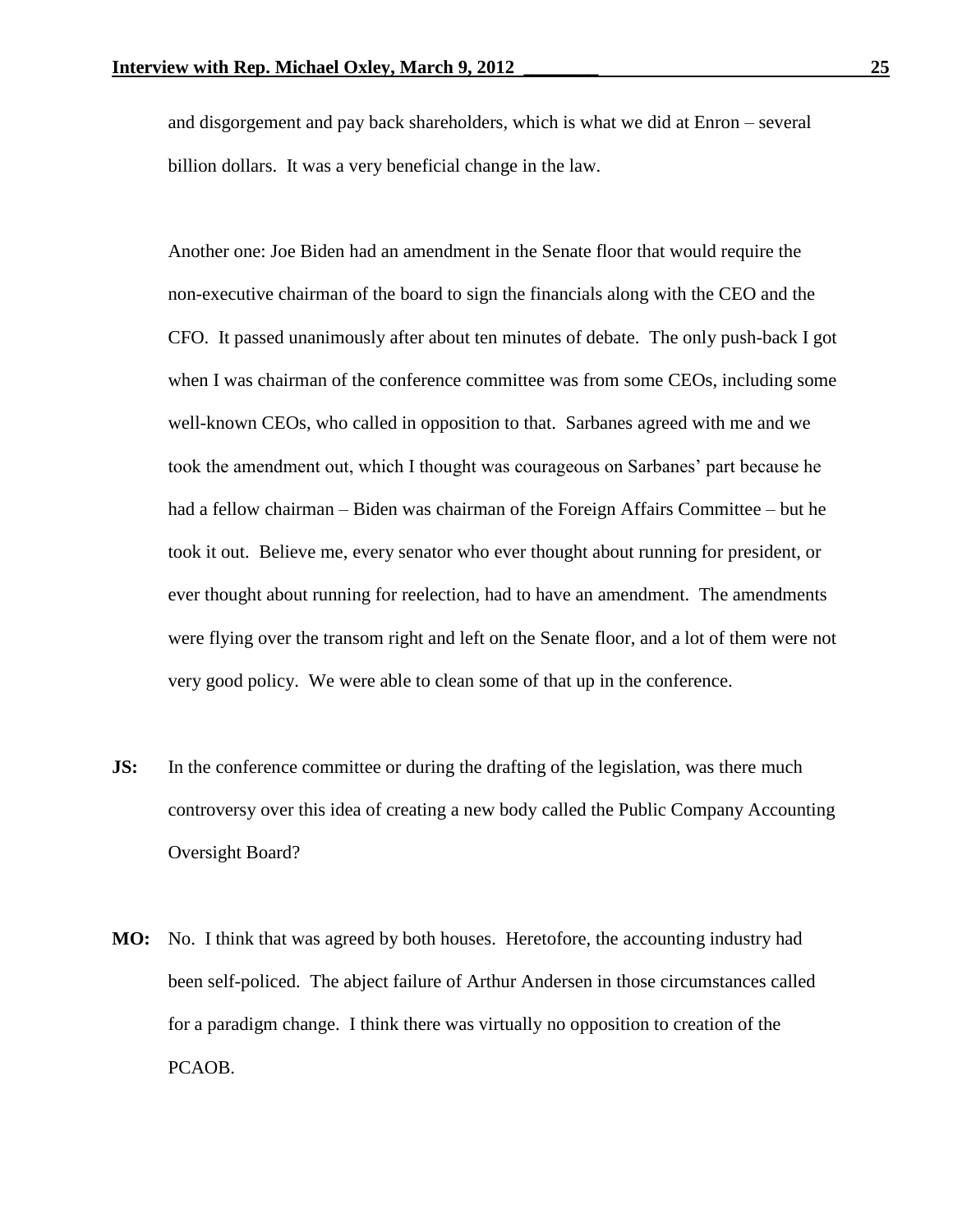- **JS:** Discussing Andersen, did you expect that they would eventually go out of business after all this happened?
- **MO:** No. People asked me what the biggest mistake was. The biggest mistake was the death penalty for Arthur Andersen. That came right from the White House.
- **JS:** That came from the White House.
- **MO:** Absolutely. A big mistake.
- **JS:** It reduced competition in the accounting field?
- **MO:** Absolutely. That is part of the reason why you had this cost issue, when you think about it. When I came to Congress in '81, there were the Big Eight accounting firms. Then you had the Big Five with consolidation. All of the sudden, you have the Big Four. So it's just a matter of economics, supply and demand. All these companies that had Arthur Andersen had to go out and find a new accountant, pretty fast. It cost them a lot of money. People forget that. People forget that PCAOB was under enormous pressure. We made them out of whole cloth. These were newbies. These guys come in. They've got to make some timely decisions on regulation, on 404 and the like.
- **JS:** Not all of them were accountants, either.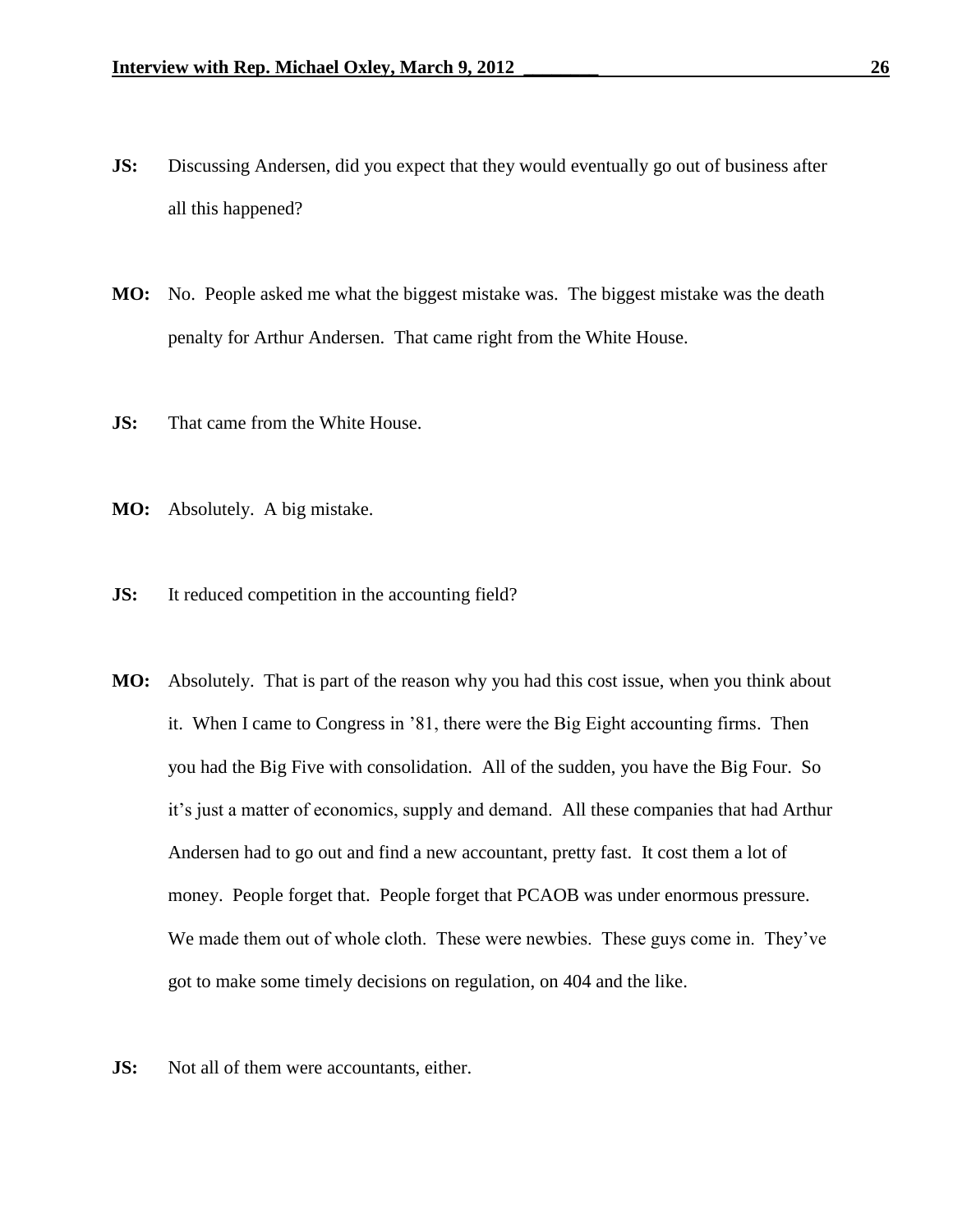- **MO:** No. But even if they had been, the pressure was so intense for them to be seen as punitive towards business. That's how 404(b) came into play – or at least the implementation of 404(b) – which again also had major implications on the cost. Most of the complaints about SOX are about 404(b). I think to a large extent, some folks at PCOB, looking back, would probably agree with me.
- **JS:** If you go back and rewrite this legislation, what aspects would you change?
- **MO:** I would not have passed 404(b).
- **JS:** Would you have passed it in some revised form for larger corporations and then just exempted the smaller ones?
- **MO:** I think 404(b) could have been handled differently. For example, you don't have to have the total attestation take place every year. For companies that are well-managed, you only have to do it every two or three years – it seems to me – which could save them a lot of money. You still have 404(a) internalized. Some of the reforms worked exceptionally well. On the audit committee made up of independent board members, hiring the outside auditor eliminates that potential conflict of interest or back rubbing on both sides with the CEO and the accountant. I think a lot of those things have been made more transparent. At the end of the day, SOX was about transparency and accountability.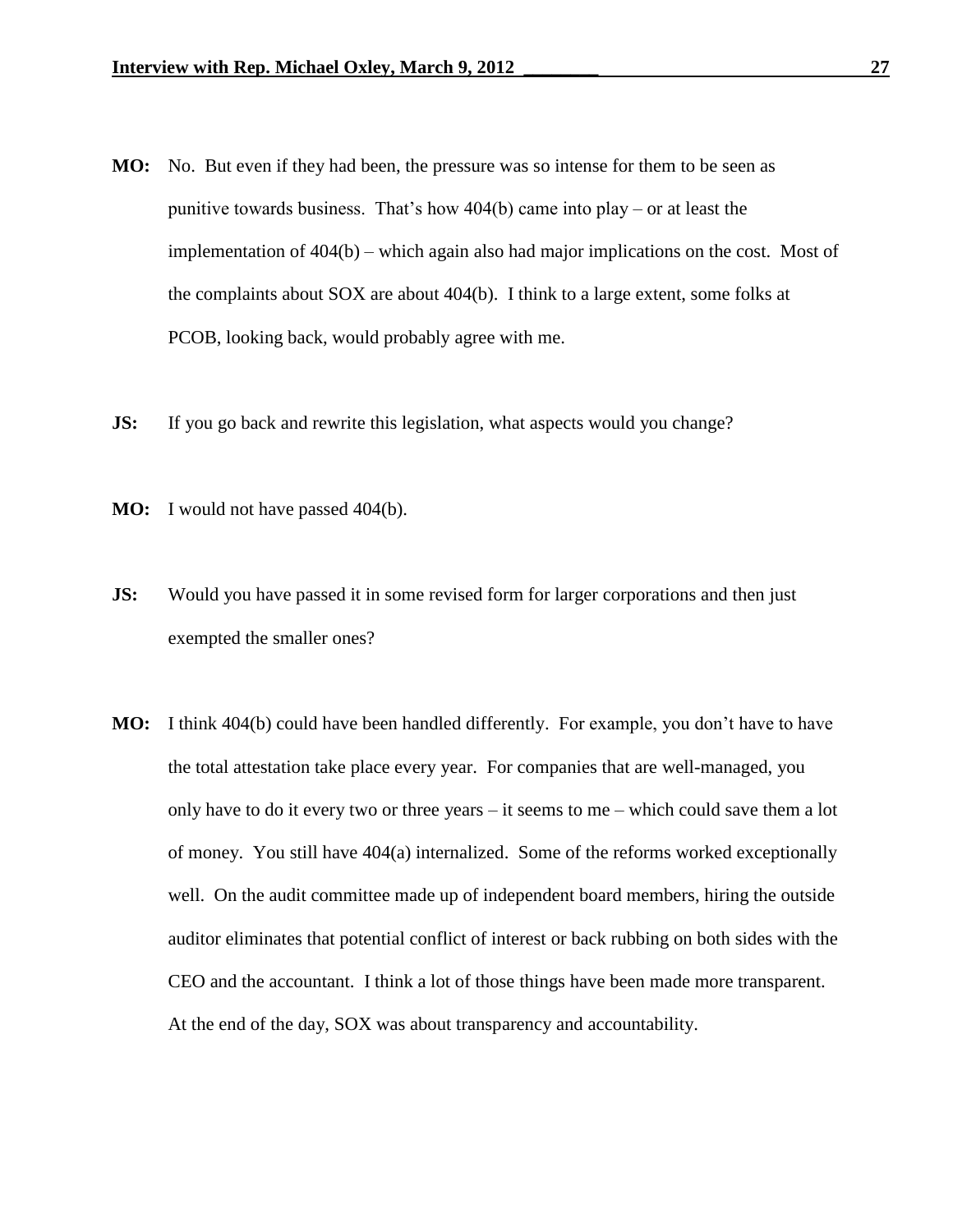The test really is whether you had a recurrence. We've had nothing even close to an Enron or a WorldCom. People forget, we lost \$8 trillion in market cap as a result of the Enron, WorldCom and others  $-$  \$8 trillion. \$8 trillion. Every investor, whether he was invested in Enron or WorldCom or not, lost money in that period. Go back and look. I just looked at my own personal 401(k). In 2002, it went down like 26 percent. Twentysix percent. Virtually everybody can say the same thing. So when the CEOs complain about SOX, I ask them, "What was your market cap on July 30th, 2002" – which is the day the President signed it  $-$  "and what is it now?"

Restoring investor conference to get these people back in the market takes a long time. Now you've had, basically within the last ten years, two major scandals that go directly at the heart of investor confidence. It's a miracle that the markets have come back as much as they have, given what the average investor has had to put up with over the last ten years.

- **JS:** I want to ask you about the Public Company Accounting Oversight Board just a little bit more. The early years of this board's history were a little bit difficult. There was a conflict over who to appoint as the head of the agency for some time. Do you recall how that played out in Congress, if there's a conflict over whether to appoint John Biggs or not?
- **MO:** No, that was mostly at the executive level.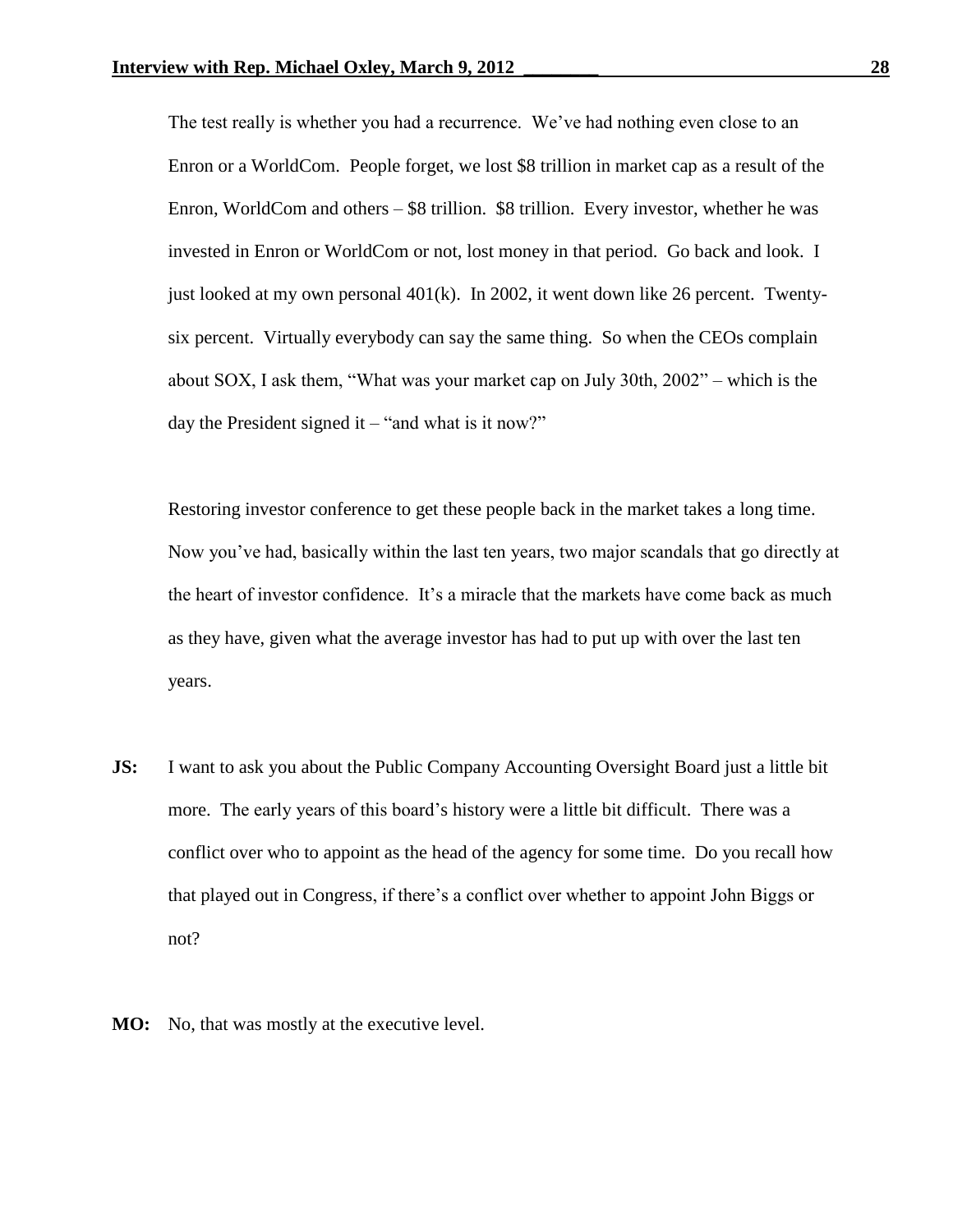- **JS:** I wanted to ask you about a couple different issues over the course of the early 2000s that you might have had to deal with. One of those was deposit insurance reform. In 2006, the president finally signed the bill that instituted deposit reform, but this had been the subject of discussion for a number of years. Why did it take so long to get it passed?
- **MO:** I don't know. There's always somebody invested in the status quo, right? Frankly, we were going to increase the amount of the insurance. The White House was against it so we punted on it. Of course, when it hit the fan, by that time, Barney Frank was the chairman. Barney passed his bill and guess what? It raised it to exactly what we had wanted to raise before but we couldn't get any traction on it.
- **JS:** Another issue the committee worked on during these years was mutual fund costs the fees that mutual fund investors would pay. In 2003, your committee held some hearings on the issue and you invited John Bogle to speak. Was this an issue that was important to you?
- **MO:** It wasn't to begin with, but it became one. Bogle hit a lot of raw nerves.
- **JS:** What do you mean by that?
- **MO:** I mean in terms of the ICI. Jack, I mean the guy basically invented the mutual fund. So for him to speak of what was going on inside the tent put a lot of noses out of joint. Frankly, I thought he was a crank to begin with. But the more you looked into it, the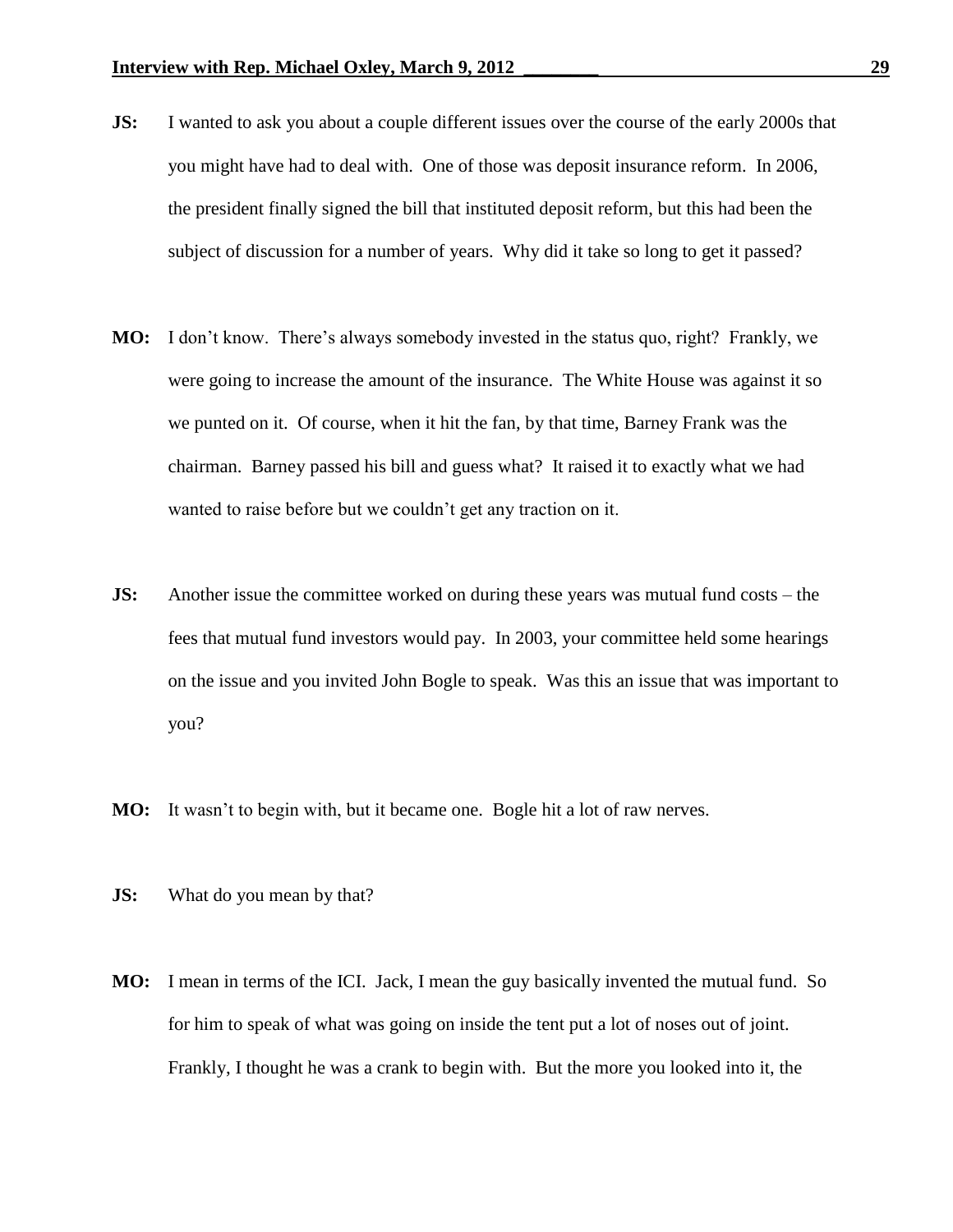more you found out that he knew what he was talking about. The industry really did need some major revision.

- **JS:** The committee came up with a proposal for a bill, the Mutual Funds Integrity and Fee Transparency Act. Did that end up passing?
- **MO:** A version of it did later, when you had some major scandals within the mutual fund industry. When it became obvious that there were some real flaws in late trading, afterhours trading, they were weakened politically to the point where we could get legislation passed. At the end of the day it was with their blessing, because they were having a P.R. nightmare. People were getting out of mutual funds. It is another example of how insiders were getting a better benefit than the average investor.
- **JS:** During these years, the early 2000s, was there much thought given to the possibility of increasing supervision over the government-sponsored enterprises, Fannie Mae and Freddie Mac?
- **MO:** Yes. I could do a whole hour on that.
- **JS:** Tell me a little about that.
- **MO:** Richard Baker from Louisiana was the lead dog on the effort to try to reign in Fannie and Freddie because they had become, essentially, monstrosities. But Baker, when he was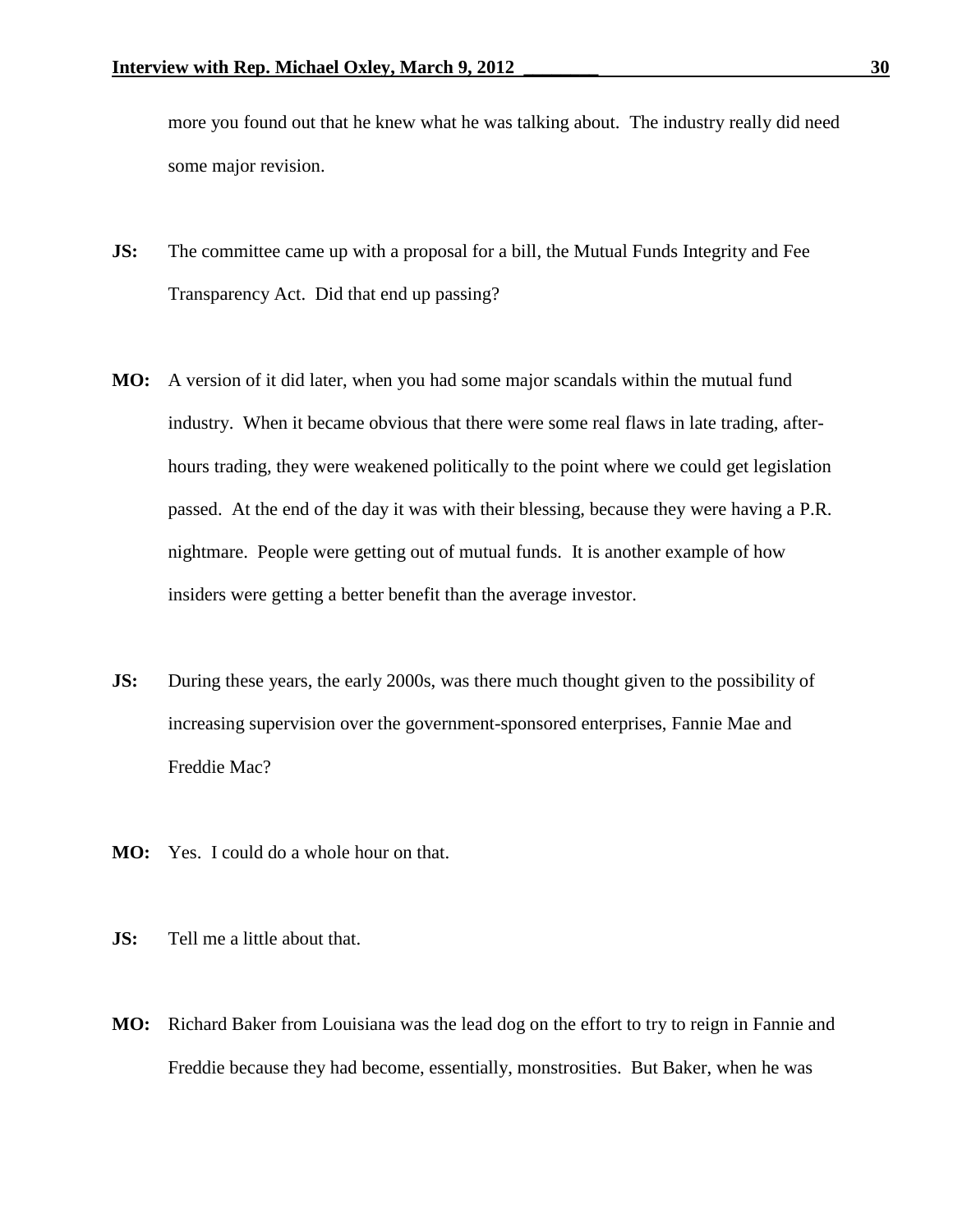over at Banking, could never really get to first base. He was kind of a one-trick pony, but he was really dedicated. Fannie and Freddie were so strong that it was not until I took over as chairman of financial services and I appointed Baker subcommittee chairman having jurisdiction over capital market and GSEs. I told Richard, "Look, I'm not going to tilt a windmill here, but at some point, if you can put together a coalition, if we can get enough votes, we can all go forward on GSE reform."

- **JS:** What, specifically, did you consider to be reform? What elements would that have entailed?
- **MO:** Transparency. Basically, creating a world-class regulator that had the ability to limit their portfolio and limit their debt. They were dealing with OFHAO, which was in the basement of HUD. It didn't really have any clout to speak of. We wanted a real honestto-God regulator who had some power, and that was respected and feared by Fannie and Freddie.

Then Fannie got into some serious difficulty with the SEC. The SEC said that their smoothing out their earnings was an absolute violation of the law and the regulations. The Warren Rudman Committee was appointed to look into this. Rudman testified before our committee, and they did a hell of a job. Boy, they laid out Fannie like something I've never seen before. Fannie went from being ten feet tall to being a midget. That was the time to strike. Baker did a great job. He had a hearing and had some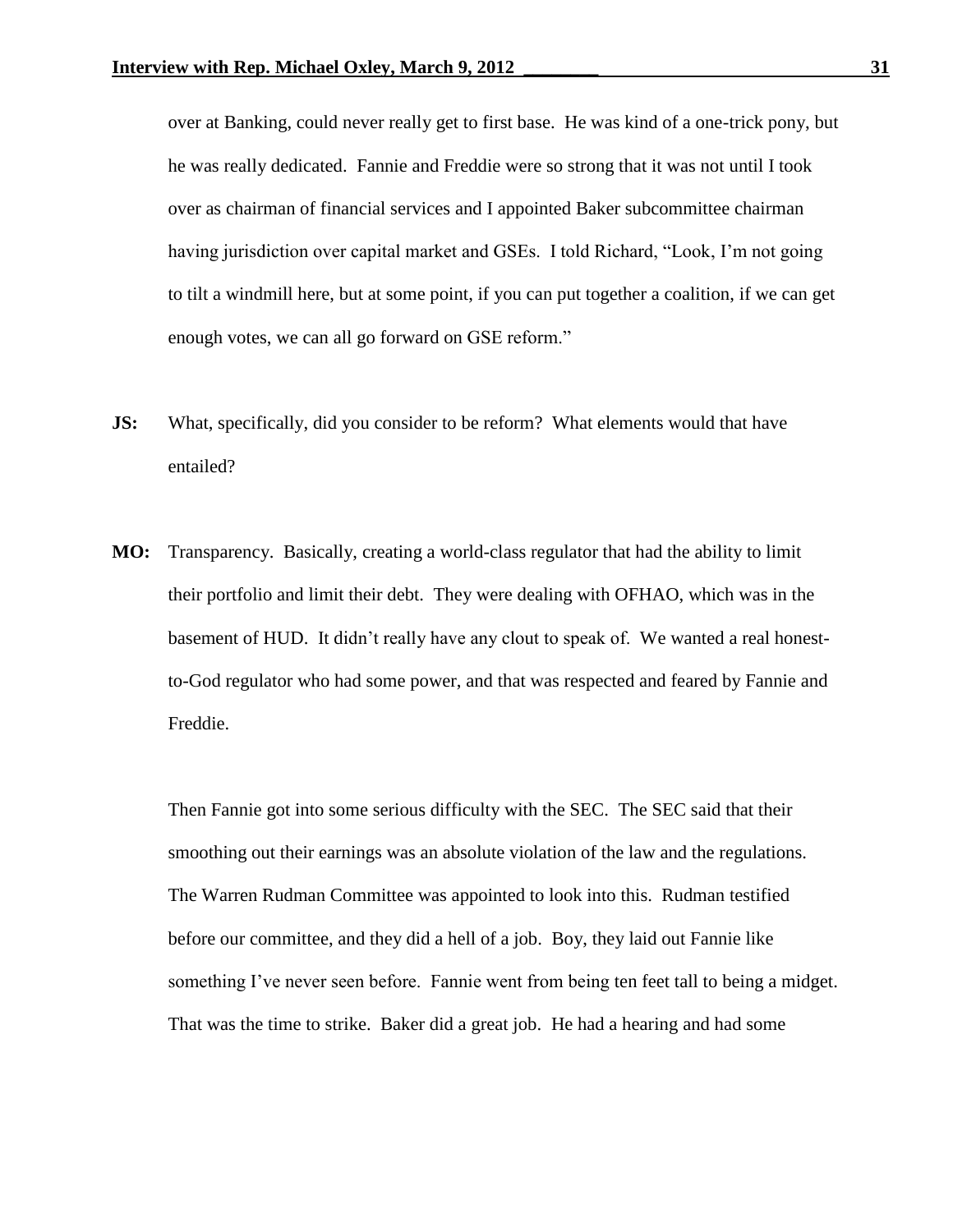subsequent hearings, and we lined it up and we got a bill passed in '05 that passed threeto-one in committee and three-to-one on the house floor, like ninety votes against it.

Most of those against it were in the Congressional Black Caucus, which was totally in the tank for Fannie and Freddie. We also included reforms for the Federal Home Loan Bank as well. The bill had enormous support, it passed three-to-one in the House, 300 something to 90. Ironically – or just inexplicably – Greenspan was against it, some people in the White House were against it, and I couldn't for the life of me understand. For the first time ever, we had Fannie and Freddie on the run. We really did. These guys, essentially, wanted a perfect bill. They wanted a bill that by law ratcheted down their portfolio. To put it in the law! I kept saying, "Look, that's the point. You need a world class regulator." We, or the Congress, are giving that regulator unprecedented power and authority to do this.

- **JS:** You don't need to specify the numbers in the bill.
- **MO:** Besides that, I couldn't pass it. I didn't have the votes to pass it. Politics are the art of the possible. So we pass this bill. Shelby over in the Senate did a half-hearted attempt at a markup. It failed on a partisan vote, and that was the end of it. The White House was glad because the White House is out there urging these guys to buy mortgages, and at the same time saying that they want to get rid of them. It just didn't add up. Greenspan was on record as saying that my bill – as a matter of fact, he called me the morning of the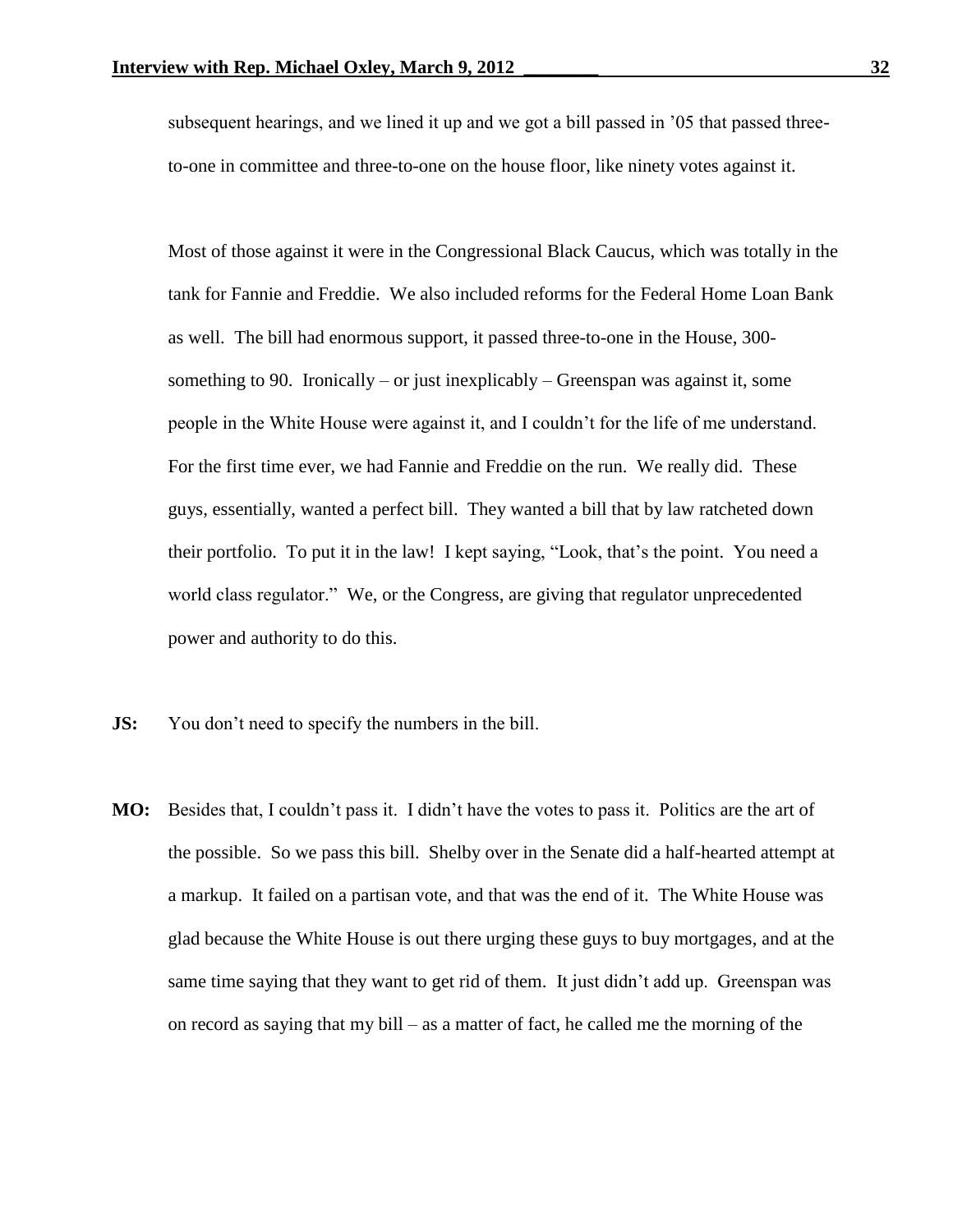markup and said, "This bill is worse than no bill at all." I just could not get my head around it. It was a sad, sad case.

So what happens? Fannie and Freddie explode, and three years later, Barney Frank passes, essentially, the same bill that I passed. We had three years. I think that that legislation, had it been enacted and had we had a world-class regulator, would have mitigated the damage that the economy went through in '08. I really do. And it is unreported. You won't read about it in the *Wall Street Journal*, you won't hear anything about it from Greenspan. You certainly won't hear anything about it from the Bush White House. It is really sad.

Somebody ought to do an in-depth analysis on that because that was just beyond the pale. If there's one disappointment I had in my six years as chairman, it's the fact that we couldn't deal with that problem, when everybody knew what the problem was, everybody knew what we needed to do to solve it and what we politically could do to solve it. Not write a perfect bill in heaven, but to actually write a bill that could get enough votes to pass the Congress and signed by the president. It drives me crazy.

**JS:** Too bad it sometimes takes a crisis, right?

**MO:** Oh, God. Then we lost another 8 or \$9 trillion in market cap.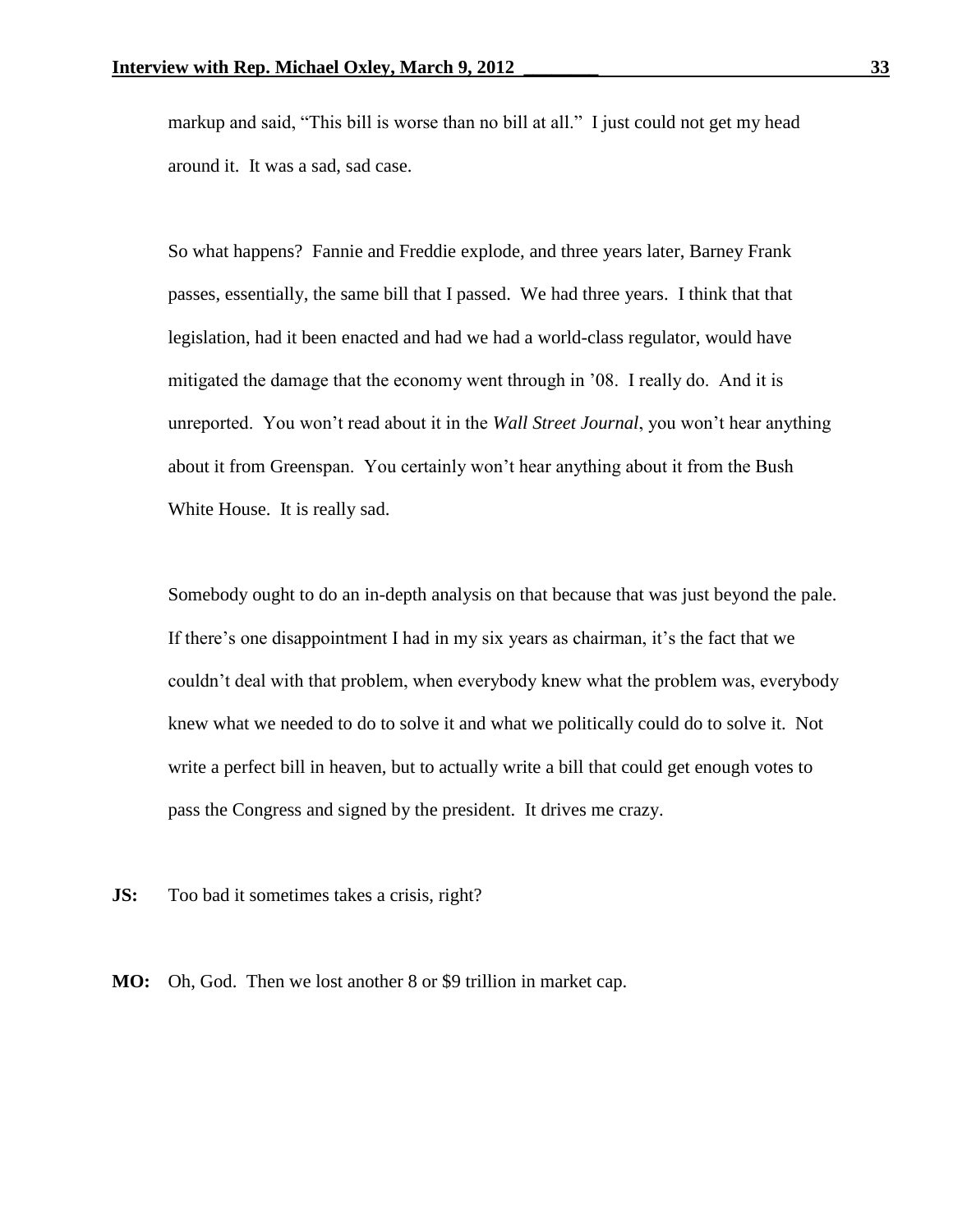- **JS:** Another thing that Congress is sometimes credited with during this period is helping to push banking regulators to agree to the Basel II capital requirements. Do you recall playing a role in that at all?
- **MO:** We had a number of hearings on that. I think on a bipartisan basis, both Barney and I agreed that some of the proposals out there were going to disadvantage American banks. We made it pretty clear. There was a big split among the U.S. regulators about the efficacy of the proposals coming in from Basel. That was one of those cases where you had a distinct difference between the Fed and the FDIC, for example. I think we played a very positive role in trying to get that so it wasn't as one-sided as some people thought it was.
- **JS:** Congressman, you served on the Hill for almost three decades, and you spent a lot of time working with the SEC. How much difference do you think that the personalities at the Commission make in relation to the Congress?
- **MO:** At the SEC?
- **JS:** Yes.
- **MO:** I think it all comes down to the chairman at the end of the day. Obviously, they all have their own plusses and minuses, and different personalities. I found every one of them to be intelligent and resourceful, full of integrity, transparent – even when I disagreed with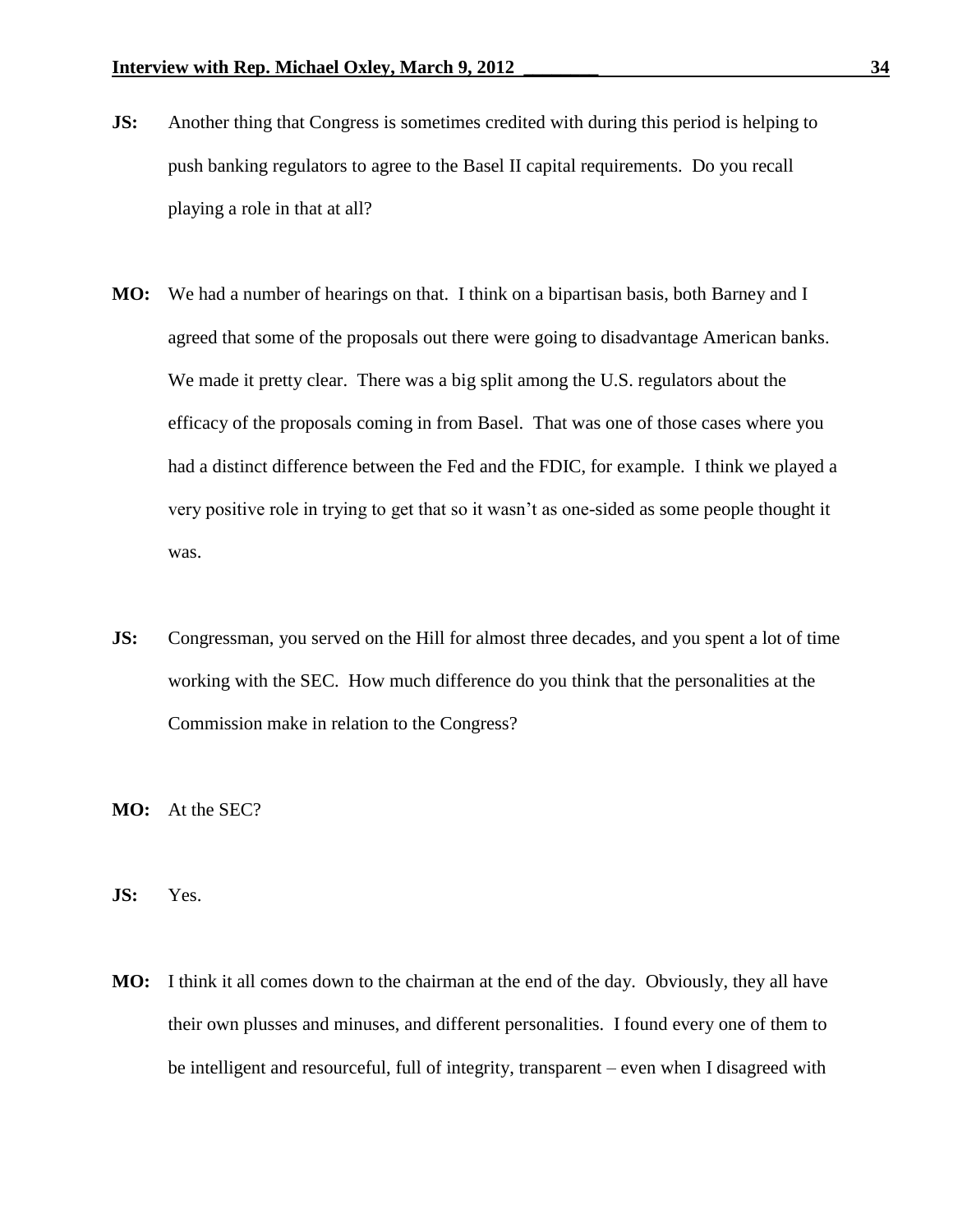them. I think I've had a good working relationship with the SEC chairmen, and some individual commissioners as well.

- **JS:** I also wanted to ask you about cooperation on a bipartisan basis within these committees that work on financial services. Obviously, you've worked on a lot of them over the course of your career. Was it always easy to reach out to colleagues in the other party? Or did you find that finance and financial issues were very divisive in partisan terms?
- **MO:** I don't think, generally speaking, most financial issues we took up in the committee were particularly partisan issues, maybe with the exception of the GSEs. I think the GSEs were more of an R vs. D kind of thing. But with everything else, I prided myself in getting bipartisan consensus. Virtually every major bill that I passed out of committee passed on large bipartisan majorities. If you can look back, it was quite extraordinary, particularly the last four years when Barney Frank was the ranking member.
- **JS:** Did you have a good relationship?
- **MO:** I had a good relationship with Barney. He's very professional. He's an institutional kind of guy. He wants to get things done, doesn't suffer fools gladly, and always keeps his word. We did a lot of positive things, I think. One of the things that people tend to forget about is we did the Check 21 Act which allowed for the imaging of checks at its inception. It saved the government – I didn't realize this until after 9/11. After 9/11,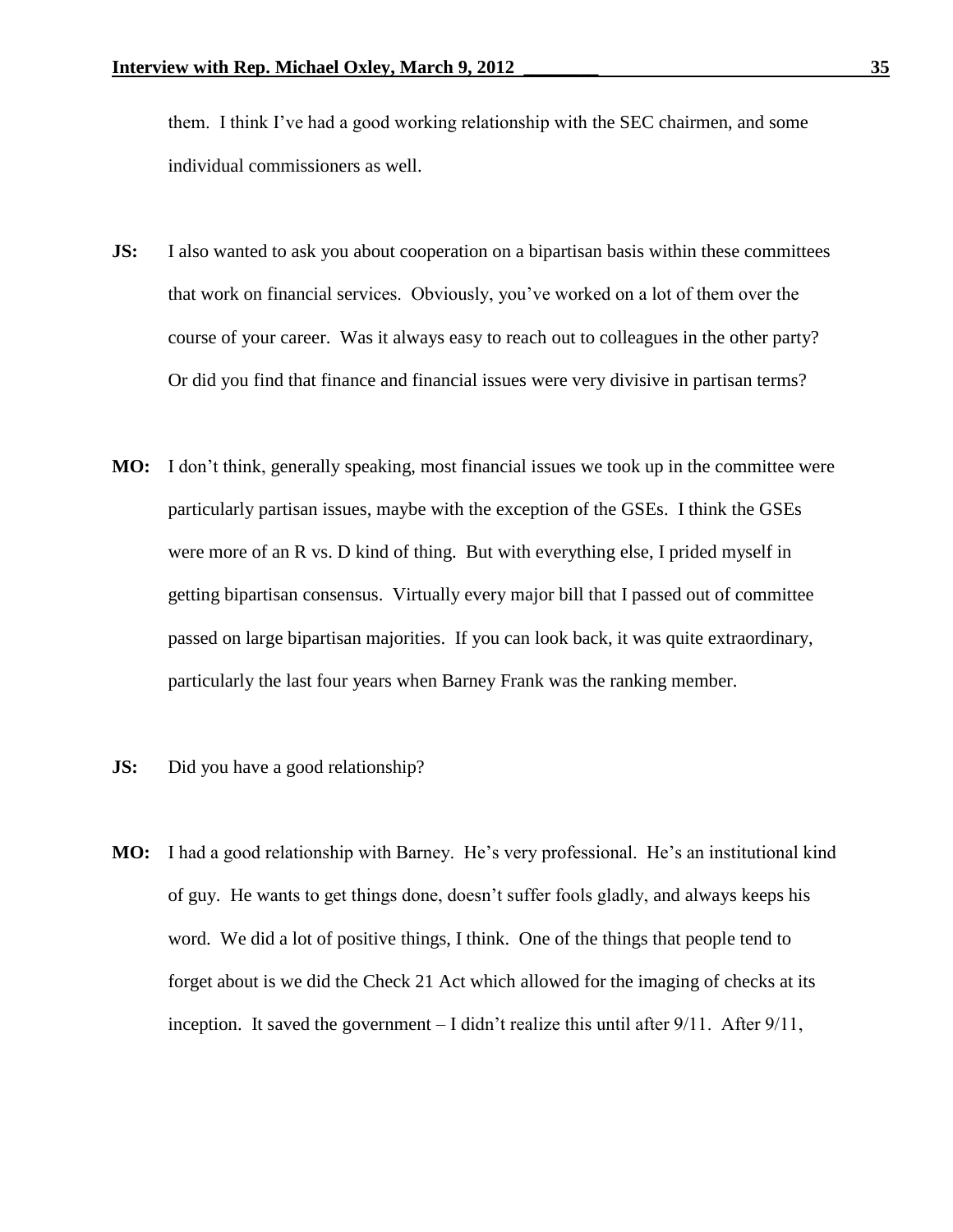there were four days where no airplanes flew. But the Fed had the obligation to fly cancelled checks from one federal bank to another.

I didn't even know that. You can imagine Alan Greenspan in a biplane with his scarf flying? That's basically what it was. For four days, all these checks piled up. NCR in Dayton had developed this technology that could image checks, so you wouldn't have to fly these cancelled checks around. We introduced the bill and we passed it in about six months or something.

It has saved banks and their customers millions and millions of dollars because of a lot more efficient system. It's true that you can't kite checks as effectively as you had to, but hey, it's against the law anyway. It worked very well, and it passed on a large bipartisan majority. We had some innovative things, like decimals, that made the system more efficient and cost-effective, and we did it on a bipartisan basis. That gave me a lot of pride.

- **JS:** Do you think that things have gotten more partisan over the last few years?
- **MO:** Clearly they have. I just feel for Spencer Bachus because it's just a wholly different atmosphere now. That's a shame, I think, because the committee did turn the corner when I was there. I'm proud of the fact that I took the old Banking Committee that some described as kind of a sleepy committee, and with that jurisdiction and with bipartisan cooperation, made it into a powerhouse committee that is now an exclusive committee,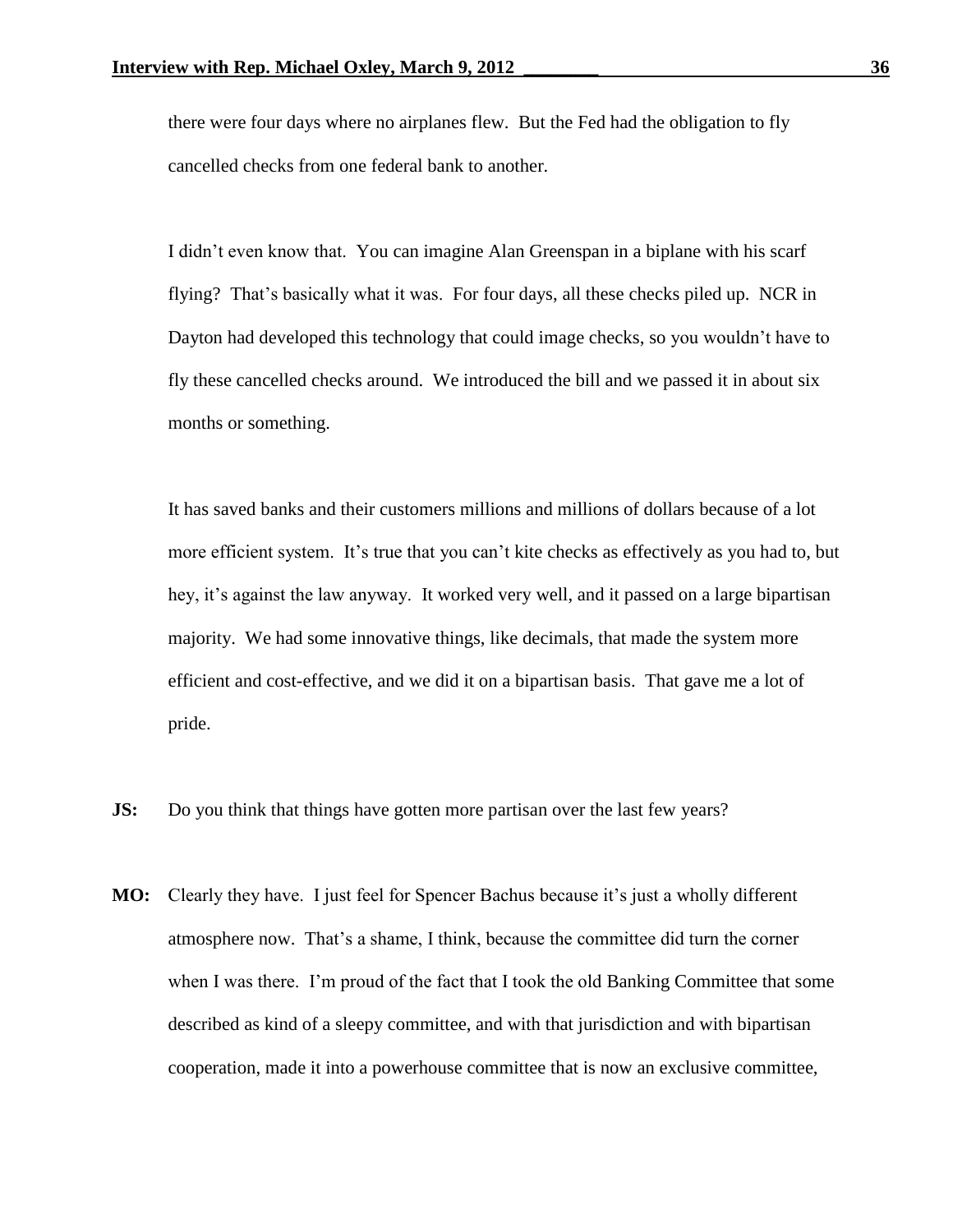one of only four exclusive committees in the House. We leave a great legacy. It's unfortunate, I think, that Spencer has to deal with that partisanship, which was basically not the case when I was chairman.

- **JS:** Since 2007, you've been working as a senior advisor at NASDAQ in your capacity here at Baker Hostetler. Would you mind telling me a little bit about what you have been up to the last couple years?
- **MO:** Baker Hostetler is a fine Cleveland, Ohio firm. It started in Cleveland. Our main office is still in Cleveland. I've known several of the attorneys here over the years and felt it was a good place. Guy Vander Jagt who had been on the Ways and Means Committee in the House and chairman of the Republican Campaign Committee for years, when he retired from Congress, he came here. I had a lot of respect for Guy, so it just seemed a natural fit.

I'm of counsel here, so I do everything from Foreign Corrupt Practices Act, white collar things, to banking issues and Fed issues. We help companies deal with SOX requirements. Then with NASDAQ, I'm a senior advisor to the board, which is a broad responsibility. I do some speaking for NASDAQ, and I occasionally do a little lobbying for them. That's pretty much what I do. For the first two years, I gave a lot of speeches all over the world. Sarbanes and I together gave speeches or presentations in Hong Kong, Mumbai, Orlando, Chicago, Moscow – all over the world. It was fascinating.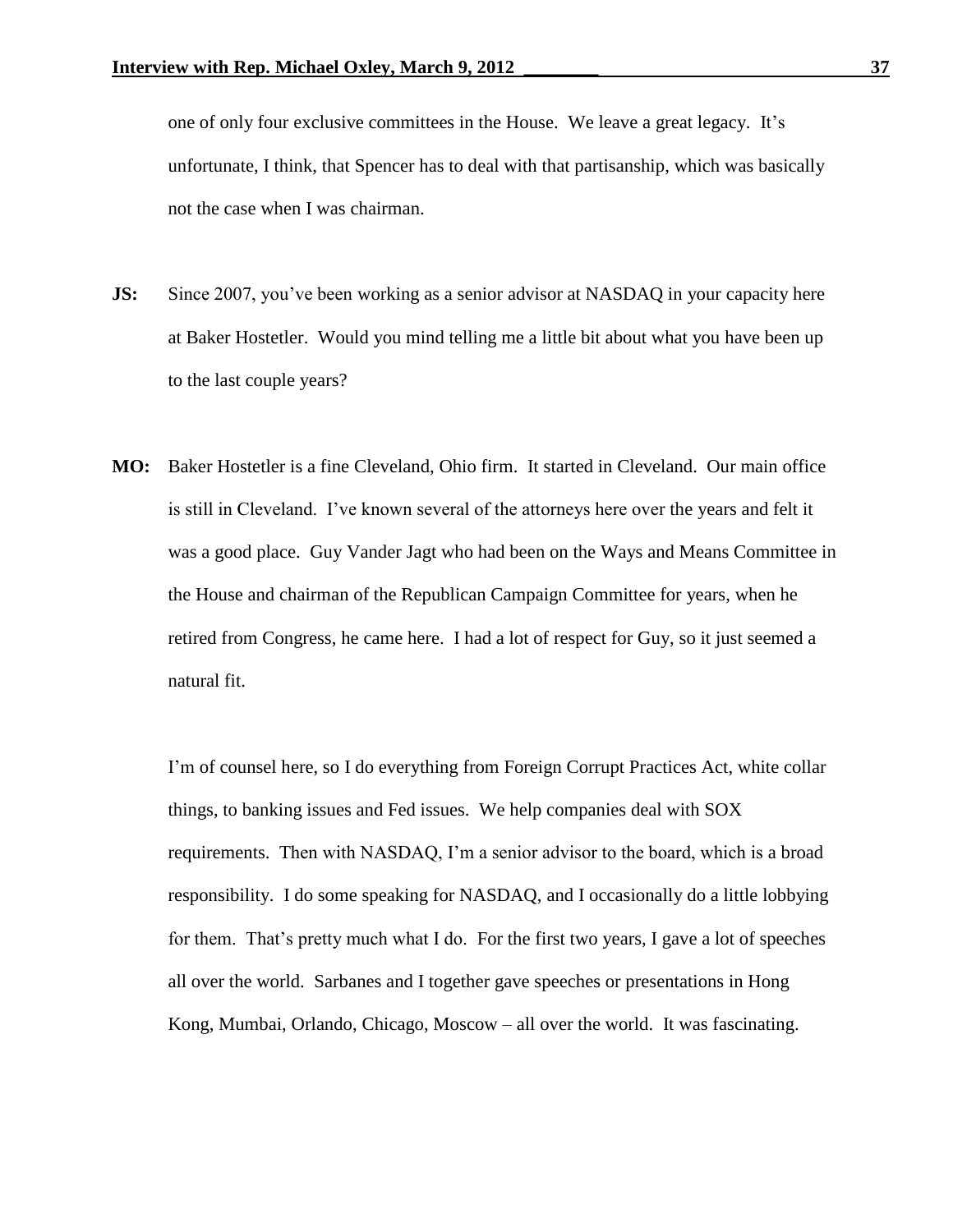Now that's kind of receded. It's old news now, but I still do occasional speeches. I went to Kazakhstan last year and gave a speech.

- **JS:** I think there's a few people around the world who are still interested in talking about Sarbanes-Oxley.
- **MO:** Maybe.
- **JS:** Congressman, did you have any final thoughts or stories that you'd like to share with us?
- **MO:** Paul Sarbanes and I had a chance to speak on a number of occasions together all over the globe, and we kind of developed a little bit of a Martin and Lewis kind of a shtick. We would tell stories about the bill and how it developed and so forth. One of my stories was that I always tell people that I got a new first name. Sarbanes would say he would go back to Maryland and they couldn't understand how his last name became hyphenated. My secretary called one time and she said, "Senator Sarbanes is on line two." I pick it up and there's a voice on the end that says, "This is your first name."

I went to Davos to the World Economic Forum in the winter of 2002. I was on a couple of panels. We had a reception one night that was put on by one of the accounting firms. We were having a drink before the dinner, and I had my nametag on. I was talking to a couple of people, and this guy was kind of hanging around. He came up to me finally. He was staring at my nametag. He was a little short guy, I think from Singapore.